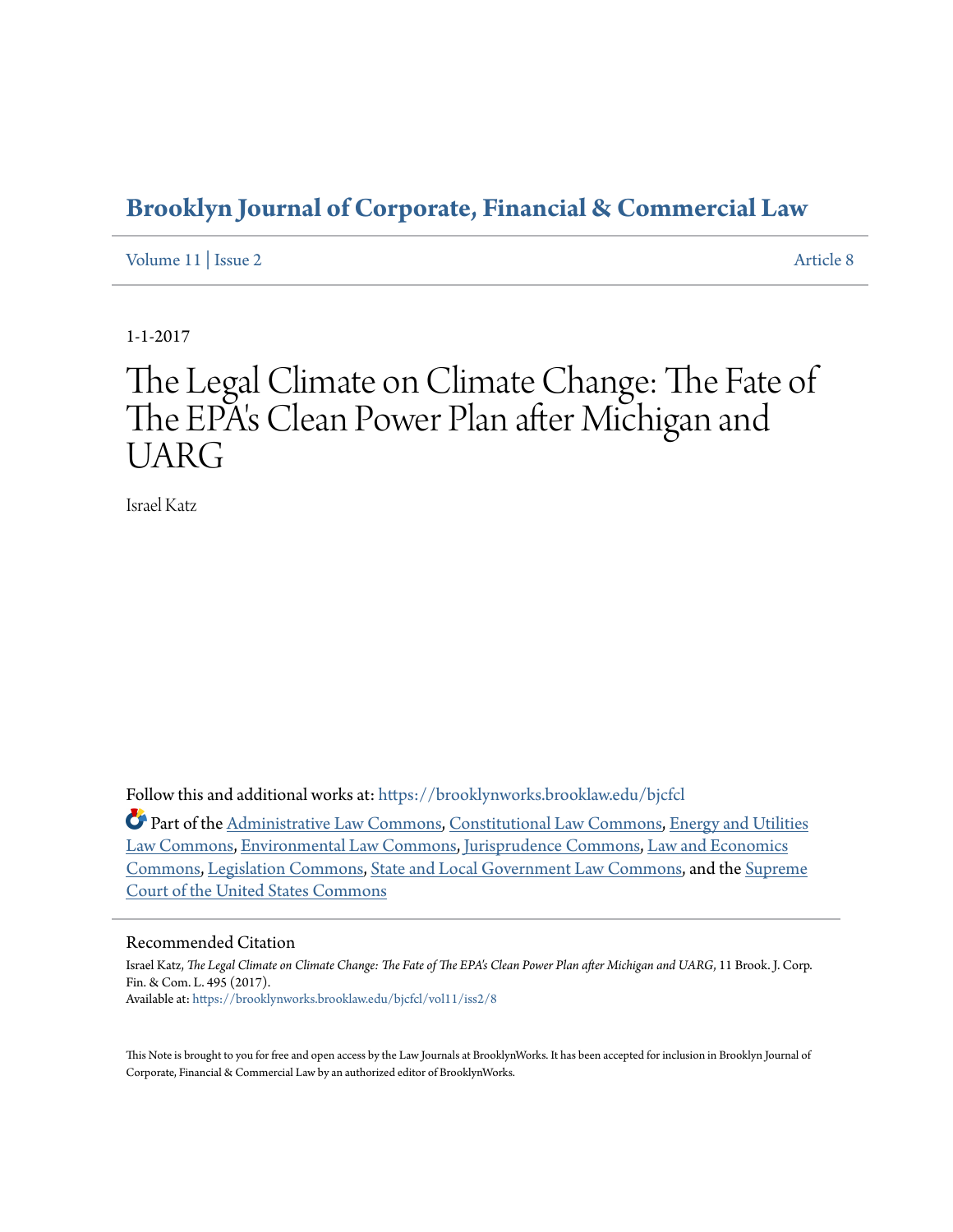# **THE LEGAL CLIMATE ON CLIMATE CHANGE: THE FATE OF THE EPA'S CLEAN POWER PLAN AFTER** *MICHIGAN* **AND** *UARG*

# **ABSTRACT**

*One of the centerpieces of the United States' effort to combat climate change is the Environmental Protection Agency's (EPA) controversial Clean Power Plan, which consists of the first-ever federal regulations requiring states to achieve massive carbon dioxide emissions reductions from existing fossil fuel-fired power plants. The regulations operate by setting interim and final emissions target dates for states to ultimately reach an aggregate 32% reduction in carbon emissions by the year 2030. This Note argues that the current regulations will not survive judicial scrutiny, because the U.S. Supreme Court has moved away from traditional administrative deference in instances where an administrative agency seeks an enormous and transformative expansion to its regulatory authority. Furthermore, several studies predict that the impact to global greenhouse gas reduction from unilateral U.S. action will be negligible. As a result, rather than promulgating sweeping and inflexible rules for limiting carbon emissions, the EPA's central focus and barometer for the plan's effectiveness should be its ability to spur and then sustain international climate change efforts. This Note thus suggests some pragmatic amendments to the Clean Power Plan to ensure that, when implementing reduction plans, states and utilities have sufficient flexibility to alleviate potential grid reliability complications, negative economic ramifications, and legal challenges that plague the current regulations.*

### **INTRODUCTION**

When the Environmental Protection Agency (EPA) announced the final regulations for the Clean Power Plan (CPP or the Plan), the Plan was met with wide disapproval from two-dozen U.S. states, fossil fuel groups, and the coal industry.<sup>1</sup> The regulations, proposed in June 2014 and finalized in August 2015, are the first federal rules to limit carbon dioxide emissions from existing power plants.<sup>2</sup> They set individualized targets for states to cut energy-sector carbon dioxide emissions before the year 2030, by 32% from

<sup>1</sup>. Editorial Board, *President Obama's Tough, Achievable Climate Plan*, N.Y. TIMES (Aug. 4, 2015), https://www.nytimes.com/2015/08/04/opinion/president-obamas-tough-achievable-climateplan.html?\_r=0; Chelsea Harvey, *Trump Has Vowed to Kill the Clean Power Plan. Here's How He Might—And Might Not—Succeed,* WASH. POST (Nov. 11, 2016), https://www.washingtonpost.com /news/energy-environment/wp/2016/11/11/trump-has-vowed-to-kill-the-clean-power-plan-hereshow-he-might-and-might-not-succeed/?utm\_term=.f42fe3495c30.

<sup>2</sup>*. See generally* Carbon Pollution Emission Guidelines for Existing Stationary Sources: Electric Utility Generating Units, 80 Fed. Reg. 64,661 (Oct. 23, 2015) (to be codified at 40 C.F.R. pt. 60).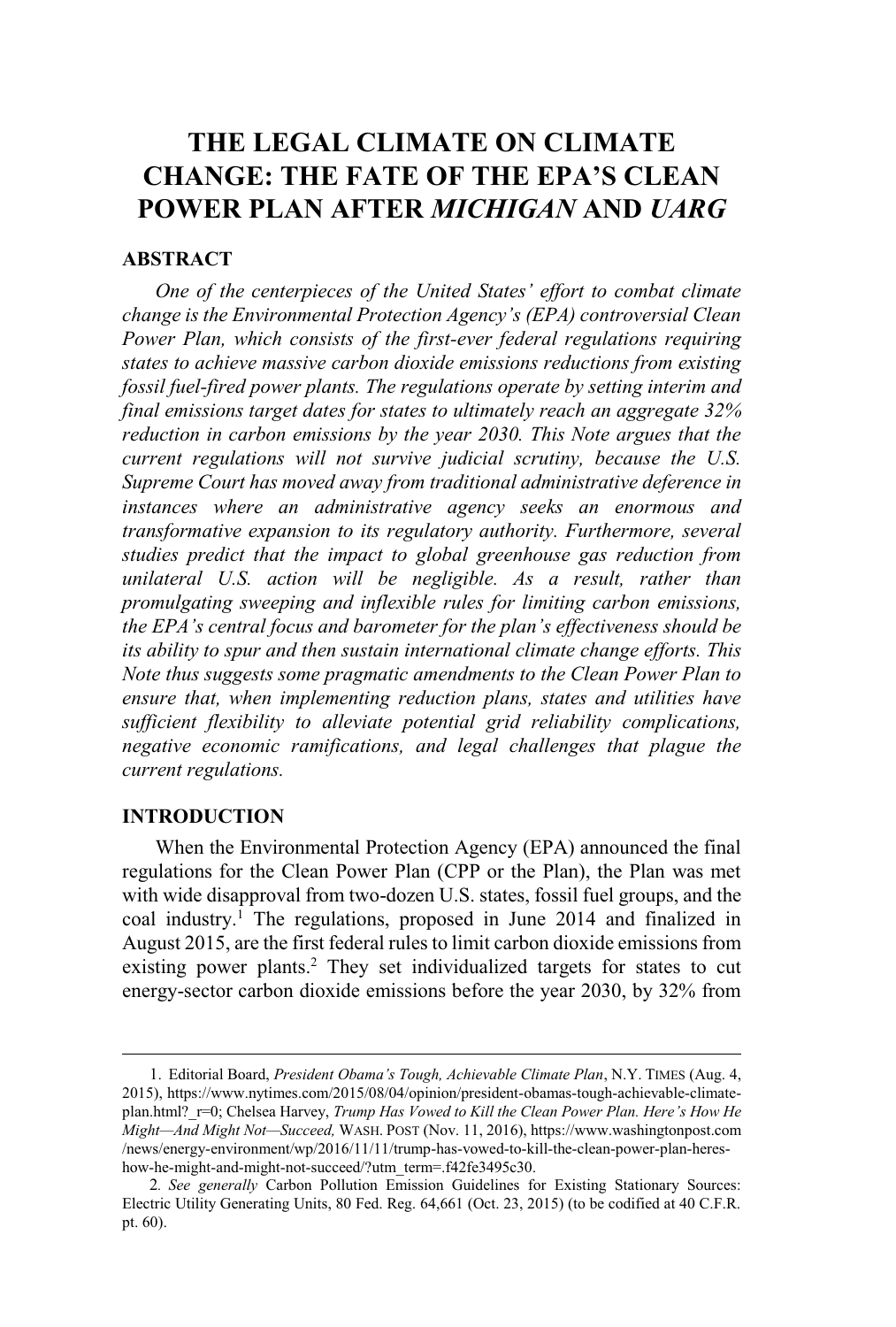$2005$  levels.<sup>3</sup> The EPA asserts the Plan rests on a sound legal and technical foundation,<sup>4</sup> while critics allege the Plan represents an illegal federal overreach, which will drive up utility rates and undercut electric grid reliability.<sup>5</sup> Almost immediately following the final promulgation of the Plan, this controversy entered federal court.<sup>6</sup>

This Note focuses on the ongoing lawsuit and argues that the CPP requires certain amendments to survive, and to achieve its intended environmental impact, for two distinct reasons. First, although historically the U.S. Supreme Court granted an administrative agency's statutory interpretation broad deference, the Court has moved away from the *Chevron v. NRDC*<sup>7</sup> line of cases and has taken a new approach in both *UARG v. EPA*<sup>8</sup> and *Michigan v. EPA*. <sup>9</sup> The latter cases indicate that the Supreme Court will cut the EPA little slack; the Court will likely determine that the EPA has unduly interfered with the energy sector and thereby overstepped the bounds of reasonable regulation.

Second, the modest—or insignificant—projected effects the CPP will have on global greenhouse gas (GHG) emissions reflect the limited potential of unilateral U.S. action to impact the planet's climate. Given that the Plan requires states to reach ambitious targets within a short timeframe to reduce carbon emissions, states and utility companies will most likely resort to dramatic energy efficiency mandates, including premature retirement of coalfired power plants, in order to meet these goals. This in turn could lead to serious repercussions in the form of staggering costs to utility customers and significant risks to electric grid reliability. The result: one of the most expensive EPA regulations ever—and one that does not even accomplish its intended goal to reduce atmospheric GHGs and to counter global warming.<sup>10</sup>

The CPP regulations raise serious questions about the EPA's legal authority to act in this instance. Accordingly, for the CPP to sustain an inevitable legal challenge before the Supreme Court the EPA must scale back

6*. See, e.g.*, *In re* Murray Energy Corp., 788 F.3d 330 (D.C. Cir. 2015); *In re* West Virginia, et al, No. 15-1277 (D.C. Cir. filed Sept. 9, 2015).

<sup>3</sup>. ENVTL. PROT. AGENCY, FACT SHEET: OVERVIEW OF THE CLEAN POWER PLAN 2–3, http://www2.epa.gov/sites/production/files/2015-08/documents/fs-cpp-overview.pdf [hereinafter CPP FACT SHEET].

<sup>4</sup>*. See generally* LEGAL MEMORANDUM ACCOMPANYING CLEAN POWER PLAN FOR CERTAIN ISSUES, https://www.epa.gov/sites/production/files/2015-11/documents/cpp-legal-memo.pdf [hereinafter CPP MEMORANDUM]; *see* Carbon Pollution Emission Guidelines for Existing Stationary Sources: Electric Utility Generating Units, 80 Fed. Reg. at 64,661; *see also* CPP FACT SHEET, *supra* note 3*,* at 2.

<sup>5</sup>. Editorial Board, *supra* note 1.

<sup>7</sup>*. See generally* Chevron v. NRDC, 467 U.S. 837 (1984).

<sup>8</sup>*. See generally* Util. Air Regulatory Grp. v. EPA, 134 S. Ct. 2427 (2014).

<sup>9</sup>*. See generally* Michigan v. EPA, 135 S. Ct. 2699 (2015).

<sup>10</sup>*. See, e.g.*, Paul C. Knappenberger & Patrick J. Michaels, *0.02°C Temperature Rise Averted: The Vital Number Missing from the EPA's 'By the Numbers' Fact Sheet*, CATO AT LIBERTY, (June 11, 2014, 12:39 PM), http://www.cato.org/blog/002degc-temperature-rise-averted-vital-numbermissing-epas-numbers-fact-sheet.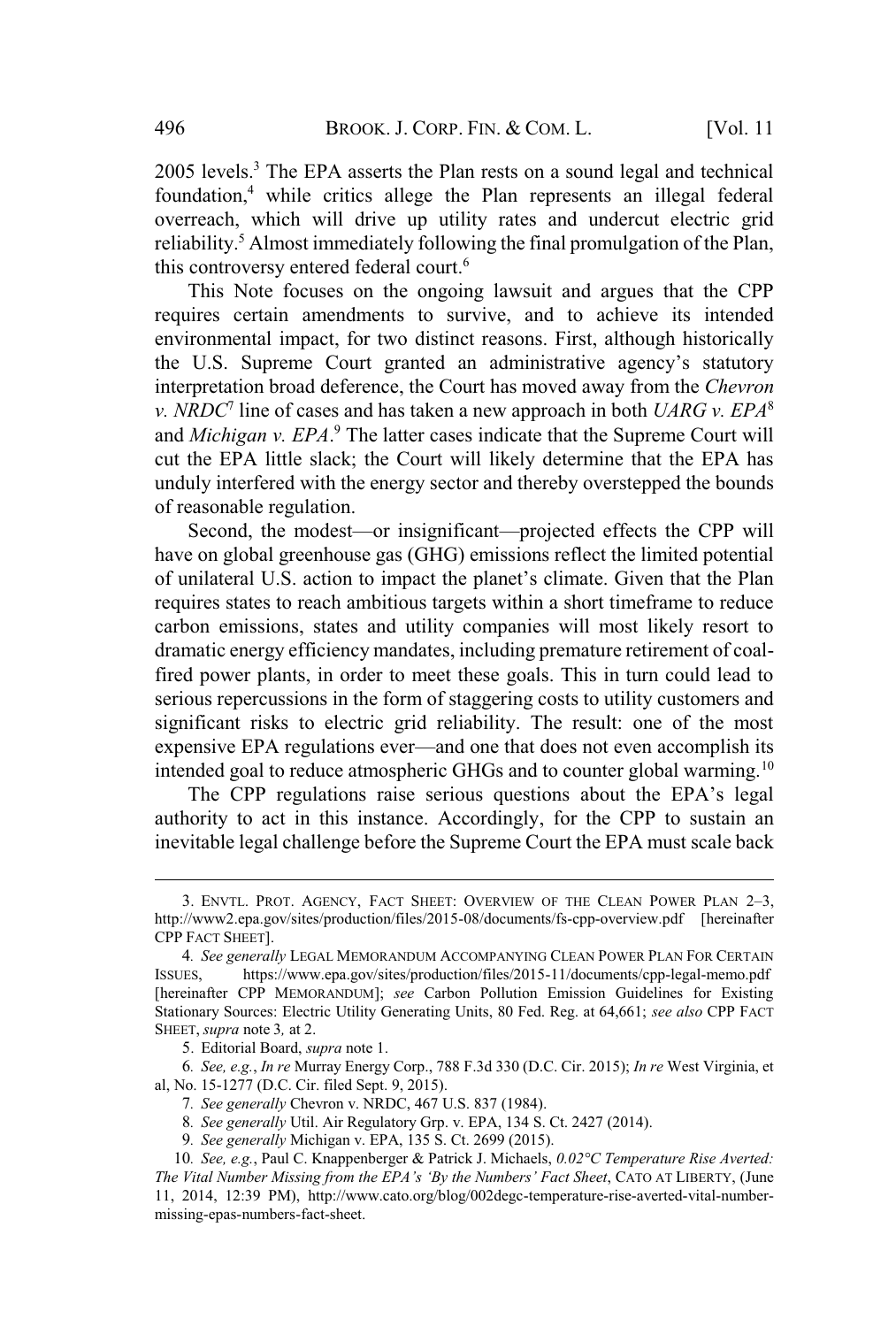the enormous and transformative expansion the Plan confers on the EPA's regulatory authority. Furthermore, the EPA must amend the CPP to avoid the risks of more expensive and less dependable energy, while at the same time sending a strong message to the international community that the United States is serious about its commitment to curb carbon emissions.

This Note offers three amendments to the CPP, which, taken together, would permit states more flexibility to implement carbon emission reduction plans. This, in turn, will mitigate potential grid reliability complications, negative economic ramifications, and legal challenges that plague the current regulations. First, the EPA should replace its interim target goals beginning in 2022 with a more flexible approach that provides states with greater leeway in determining the proper glide path to achieve the EPA's final goals by 2030. Second, the CPP should offer states the flexibility to extend the 2030 deadline if a clear path to meaningful reduction is evident in a reasonable timeframe. Finally, the EPA should revise its compliance formula to provide proper credit under the EPA's rate-based method for retiring and not replacing existing coal-fired power plants with other forms of fossil generation.

Part I of this Note explains the general framework of the EPA's Clean Power Plan. Part II describes how the Supreme Court is moving away from the traditional deference courts have granted to administrative agencies' statutory interpretations, and how the cases inform judicial review of the CPP. Part III details how, if implemented, the CPP will negatively impact the economy in the form of higher energy costs, grid reliability complications, and job losses. Finally, Part IV sets forth comprehensive measures that, if adopted by the EPA, will allow the CPP to survive judicial review and enable clean energy development to occur under a sensible, transparent, and flexible regulatory environment.

# **I. GENERAL BACKGROUND**

On August 3, 2015, the EPA announced the Clean Power Plan, which the agency referred to as a "historic step" to reduce carbon emissions.<sup>11</sup> The EPA introduced the CPP as evidence mounted on carbon pollution's contribution to climate change.<sup>12</sup> According to the National Research Council,<sup>13</sup>

<sup>11</sup>*. Clean Power Plan for Existing Power Plants,* ENVTL. PROT. AGENCY, http://www2.epa.gov /cleanpowerplan/clean-power-plan-existing-power-plants (last visited Jan. 8, 2017).

<sup>12</sup>. Standards of Performance for Greenhouse Gas Emissions from New, Modified, and Reconstructed Stationary Sources: Electric Utility Generating Units, 80 Fed. Reg. 64,509, 64,517 (Oct. 23, 2015) (to be codified at 40 C.F.R. pts. 60, 70, 71, 98).

<sup>13</sup>. The National Research Council is a nonprofit and private institution "that provides expert advice on some of the most pressing challenges facing the nation and the world." According to the National Research Council's website, its mission is to improve government decision making and public policy, increase public understanding, and promote the acquisition and dissemination of knowledge in matters involving science, engineering, and health. *See Who We Are,* NAT'L RES.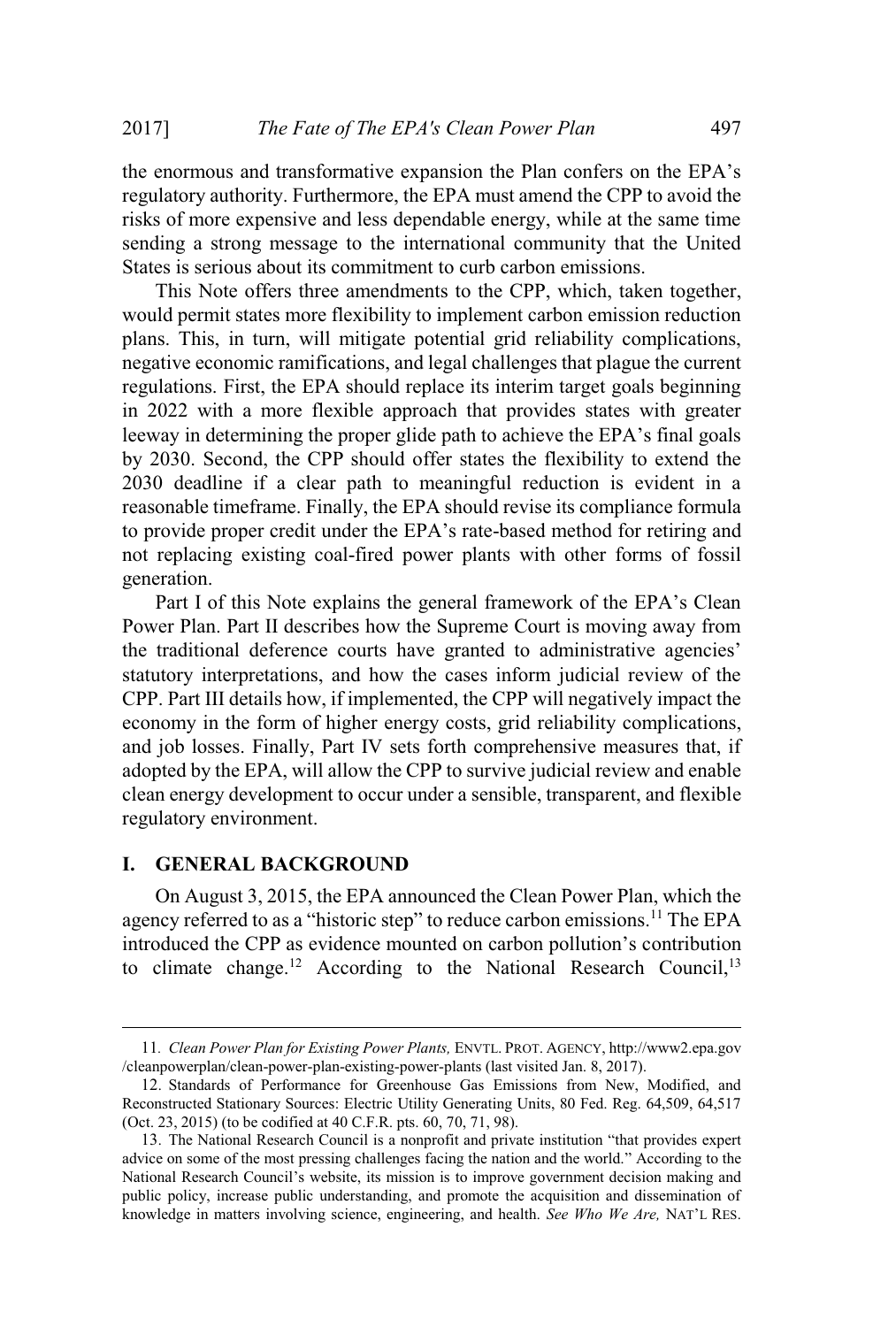"emissions of carbon dioxide from the burning of fossil fuels have ushered in a new epoch where human activities will largely determine the evolution of earth's climate."<sup>14</sup> Already in 2009, based on a large body of robust and compelling evidence, former EPA Administrator Lisa P. Jackson issued the Endangerment Finding under Section 202(a)(1) of the Clean Air Act (CAA).<sup>15</sup> In the Endangerment Finding, the EPA determined that the current, elevated concentration of GHGs in the atmosphere—already at levels unprecedented in human history—may reasonably "endanger public health and welfare" of current and future generations in the United States.<sup>16</sup> The EPA concluded carbon emissions directly contribute to climate change and the effects of climate change have been felt already.<sup>17</sup> According to the EPA, climate change has caused extreme weather events, from wildfires and severe drought in the western United States to rising water levels throughout the country.<sup>18</sup> In fact, in 2014 the EPA noted that, "2014 was the hottest year recorded in history, and 14 of the 15 warmest years on record have occurred all in the first 15 years of this century."<sup>19</sup> In order to combat climate change, the EPA focused its attention on existing coal-fired power plants, since they are the largest source of carbon emissions in the United States—making up  $38.3\%$  of all energy related carbon dioxide emissions.<sup>20</sup>

As part of the Plan, the EPA imposed carbon dioxide emission limits on each of the forty-eight states with fossil fuel power plants, to be implemented by  $2022$ ;<sup>21</sup> the Plan aims to reduce nationwide carbon dioxide emissions from fossil fuel power plants by 32% by 2030.<sup>22</sup> These limits vary by state, and account for each state's ability to implement three distinct emission reduction

COUNCIL, http://www.nationalacademies.org/about/whoweare/index.html (last visited Jan. 8, 2017).

<sup>14</sup>. NAT'LRES. COUNCIL, CLIMATE STABILIZATION TARGETS: EMISSIONS, CONCENTRATIONS, AND IMPACTS OVER DECADES TO MILLENNIA 3 (2011) [hereinafter CLIMATE STABILIZATION TARGETS].

<sup>15</sup>. Standards of Performance for Greenhouse Gas Emissions from New, Modified, and Reconstructed Stationary Sources: Electric Utility Generating Units, 80 Fed. Reg. at 64,517; *see also* Endangerment and Cause or Contribute Findings for Greenhouse Gases Under Section 202(a) of the Clean Air Act, 74 Fed. Reg. 66,496, 66,497 (Dec. 15, 2009) (codified at 40 C.F.R. pt. 98).

<sup>16</sup>. Endangerment and Cause or Contribute Findings for Greenhouse Gases Under Section 202(a) of the Clean Air Act, 74 Fed. Reg. at 66,497.

<sup>17</sup>*. Id*.; *see also* CPP FACT SHEET, *supra* note 3, at 2.

<sup>18</sup>. Endangerment and Cause or Contribute Findings for Greenhouse Gases Under Section 202(a) of the Clean Air Act, 74 Fed. Reg. at 66,497–98; *see also* CLIMATE STABILIZATION TARGETS, *supra* note 14, at 3.

<sup>19</sup>. CPP FACT SHEET, *supra* note 3, at 2.

<sup>20</sup>. Standards of Performance for Greenhouse Gas Emissions from New, Modified, and Reconstructed Stationary Sources: Electric Utility Generating Units, 80 Fed. Reg. 64,509, 64,522– 23 (Oct. 23, 2015) (to be codified at 40 C.F.R. pts. 60, 70, 71, 98).

<sup>21</sup>. Carbon Pollution Emission Guidelines for Existing Stationary Sources: Electric Utility Generating Units, 80 Fed. Reg. 64,662, 64,664 (Oct. 23, 2015) (to codified at 40 C.F.R. pt. 60).

<sup>22</sup>. CPP FACT SHEET, *supra* note 3, at 2.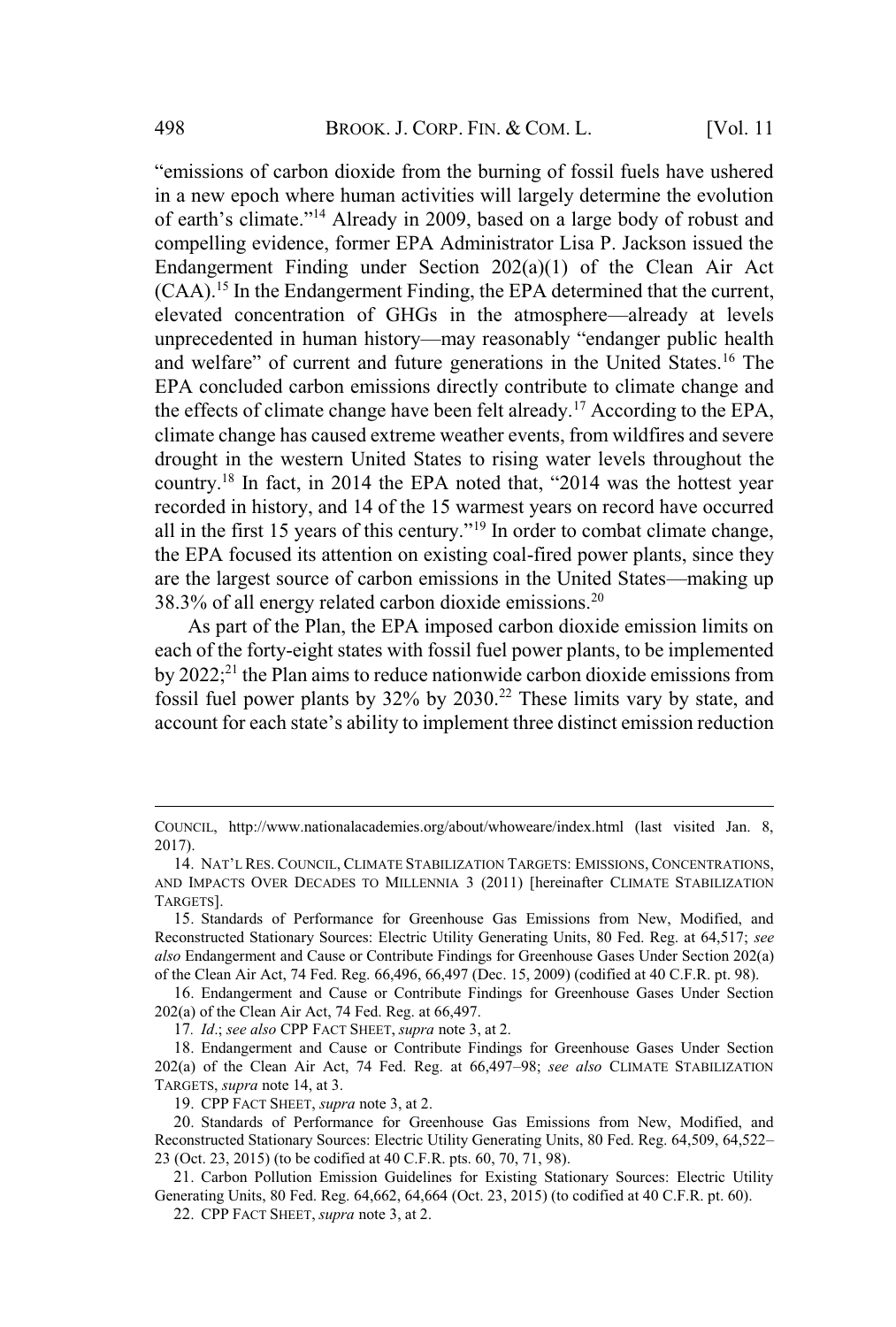measures, or "building blocks."<sup>23</sup> These building blocks, also designated by number, include the following measures:

(1) reducing the carbon intensity of electricity generation by improving the heat rate of existing coal-fired power plants; (2) substituting increased electricity generation from lower-emitting existing natural gas plants for reduced generation from higher-emitting coal-fired power plants; and (3) substituting increased electricity generation from new zero-emitting renewable energy sources (like wind and solar) for reduced generation from existing coal-fired power plants.<sup>24</sup>

State plans were due to be submitted by September 2016.<sup>25</sup> States that required additional time had the ability to request an extension of up to two years.<sup>26</sup> The Plan also grants the EPA authority to impose the agency's own regime, in the form of default rules, on states that fail to comply.<sup>27</sup>

Before the EPA issued the final Plan, the nation's largest coal company, Murray Energy Corp., and fourteen coal-producing states filed suit, challenging the EPA's climate change rules.<sup>28</sup> The United States Court of Appeals for the District of Columbia granted summary judgment for the EPA, finding it would be unprecedented for a court to review a rule that had been introduced only in draft form.<sup>29</sup> When the final regulations were issued in August 2015, West Virginia and fifteen other states (the States) filed suit, claiming, among other things, the EPA lacked legal authority to implement the law under Section 111(d) of the Clean Air Act.<sup>30</sup> Rather than wait for the

<sup>23</sup>. Carbon Pollution Emission Guidelines for Existing Stationary Sources: Electric Utility Generating Units, 80 Fed. Reg. at 64,667.

<sup>24</sup>. CPP FACT SHEET, *supra* note 3, at 4.

<sup>25</sup>. Carbon Pollution Emission Guidelines for Existing Stationary Sources: Electric Utility Generating Units, 80 Fed. Reg. at 64,855. This deadline has not been enforced since the U.S. Supreme Court stayed the implementation of the Plan in February 2016. *See* State of West Virginia et al., v. EPA, et al., 577 U.S. (2016) (unpublished table decision); Lyle Denniston, *Carbon Pollution Controls Put on Hold,* SCOTUSBLOG (Feb. 9, 2016, 6:45 PM), http://www.scotusblog.com/2016/02/carbon-pollution-controls-put-on-hold/. The Court's decision also put state planning processes in limbo. Montana Governor, Steve Bullock, immediately put the state's compliance plans on hold. *See* Emily Holden, Elizabeth Harball & Ellen M. Gilmer, *SCOTUS Halts Clean Power Plan, Stuns States Planning Carbon Cuts*, E&E NEWS (Feb. 10, 2016), http://www.eenews.net/stories/1060032137. Other states, including Arizona, Virginia, Arkansas, Oklahoma, and South Carolina, have taken a more measured approach and are cautiously awaiting the outcome, but at the same time, pushing to remain fully prepared should the court uphold the regulations. *Id*.

<sup>26</sup>. Carbon Pollution Emission Guidelines for Existing Stationary Sources: Electric Utility Generating Units, 80 Fed. Reg. at 64,855.

<sup>27</sup>*. Id.* at 64,855–56.

<sup>28</sup>*. See generally In re* Murray Energy Corp., 788 F.3d 330 (D.C. Cir. 2015).

<sup>29</sup>*. Id.* at 336.

<sup>30</sup>. Brief for Petitioners for Extraordinary Writ at 4–8, *In re* West Virginia, et al., v. EPA, No. 15-1277 (D.C. Cir. Aug. 13, 2015) [hereinafter Brief for Extraordinary Writ].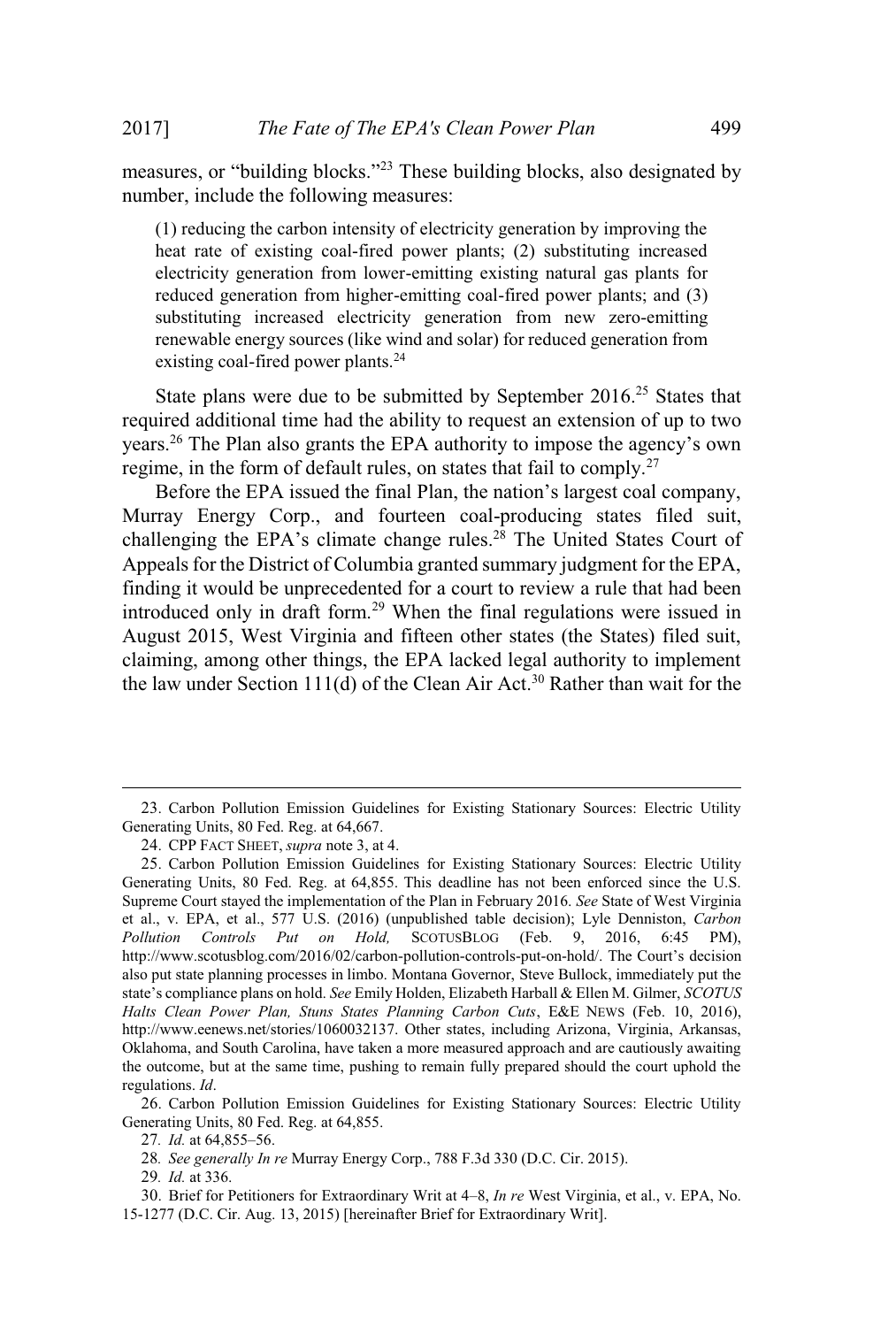Plan's publication, the States sought an emergency stay of the rules' alreadyapplicable deadlines under the All Writs Act.<sup>31</sup>

The States argued that because of the rigid deadlines demanded by the regulations, absent an immediate stay they would be "irreparably harmed" by the steps that must immediately be taken to begin reordering the way their citizens receive and consume energy.<sup>32</sup> Additionally, the States contended that in order to meet the CPP targets, the States would have to assess the "forms of energy available to the State, whether developing more new energy sources is feasible, and what changes to state law would be required."<sup>33</sup> These and other expenditures would "immediately redirect sovereign institutions away from serving the people, causing further irreparable harm."<sup>34</sup> Finally, the States argued that they were "clearly and indisputable entitled to relief," because the EPA did not have the authority to regulate carbon emissions from coal-fired power plants under the CAA.<sup>35</sup>

On September 9, 2015, in a two-paragraph order, a three-judge panel for the D.C. Circuit ruled that the petitioner States must await the agency's publication of the final regulations in the Federal Register before the States may file suit and request a stay of the CPP.<sup>36</sup> The Judges cryptically wrote, "[p]etitioners have not satisfied the stringent standards that apply to petitions for extraordinary writs that seek to stay agency action."<sup>37</sup>

On October 23, 2015, the final regulations were published in the Federal Register.<sup>38</sup> Not surprisingly, the publication of the regulations was quickly followed by a "flurry of litigation" from twenty-three states, again led by West Virginia.<sup>39</sup> Oklahoma and North Dakota additionally filed suits in separate actions.<sup>40</sup> On January 26, 2016, the State of West Virginia along

<sup>31</sup>*. Id.* at 9. The All Writs Act provides that "all courts established by Act of Congress may issue all writs necessary or appropriate in aid of their respective jurisdictions and agreeable to the usages and principles of law." 28 U.S.C. § 1651(a) (2012).

<sup>32</sup>. Brief for Extraordinary Writ, *supra* note 30, at 2.

<sup>33</sup>*. Id.* at 13.

<sup>34</sup>*. Id.* at 14.

<sup>35</sup>*. Id*. at 16–21; *see also infra* Part II B.

<sup>36</sup>*. In re* West Virginia v. EPA, No. 15-1277 (D.C. Cir. Sept. 9, 2015).

<sup>37</sup>*. Id.*

<sup>38</sup>. Carbon Pollution Emission Guidelines for Existing Stationary Sources: Electric Utility Generating Units, 80 Fed. Reg. 64,662 (Oct. 23, 2015) (to be codified at 40 C.F.R. pt. 60) (setting emission-limits for existing fossil-fuel fired electric generating units (GHGs)); Standards of Performance for Greenhouse Gas Emissions from New, Modified, and Reconstructed Stationary Sources, 80 Fed. Reg. 64,509 (Oct. 23, 2015) (to be codified at 40 C.F.R. pts. 60, 70, 71, 98) (setting carbon-emission limits for new, modified and reconstructed power plants).

<sup>39</sup>*. See* State Petitioners Motion for Stay and for Expedited Consideration of Petition for Review, State of West Virginia, State of Texas et al v. EPA, No. 15-1363 (D.C. Cir. Oct. 23, 2015); Joby Warrick, *States Sue to Block EPA's Pollution Rule — Even as Some Try to Comply,* WASH. POST (Oct. 23, 2015), https://www.washingtonpost.com/national/health-science/states-sue-toblock-epas-pollution-rules—even-as-some-try-to-comply/2015/10/23/1002a1de-79c6-11e5-b9c1 f03c48c96ac2\_story.html.

<sup>40</sup>. Warrick, *supra* note 39.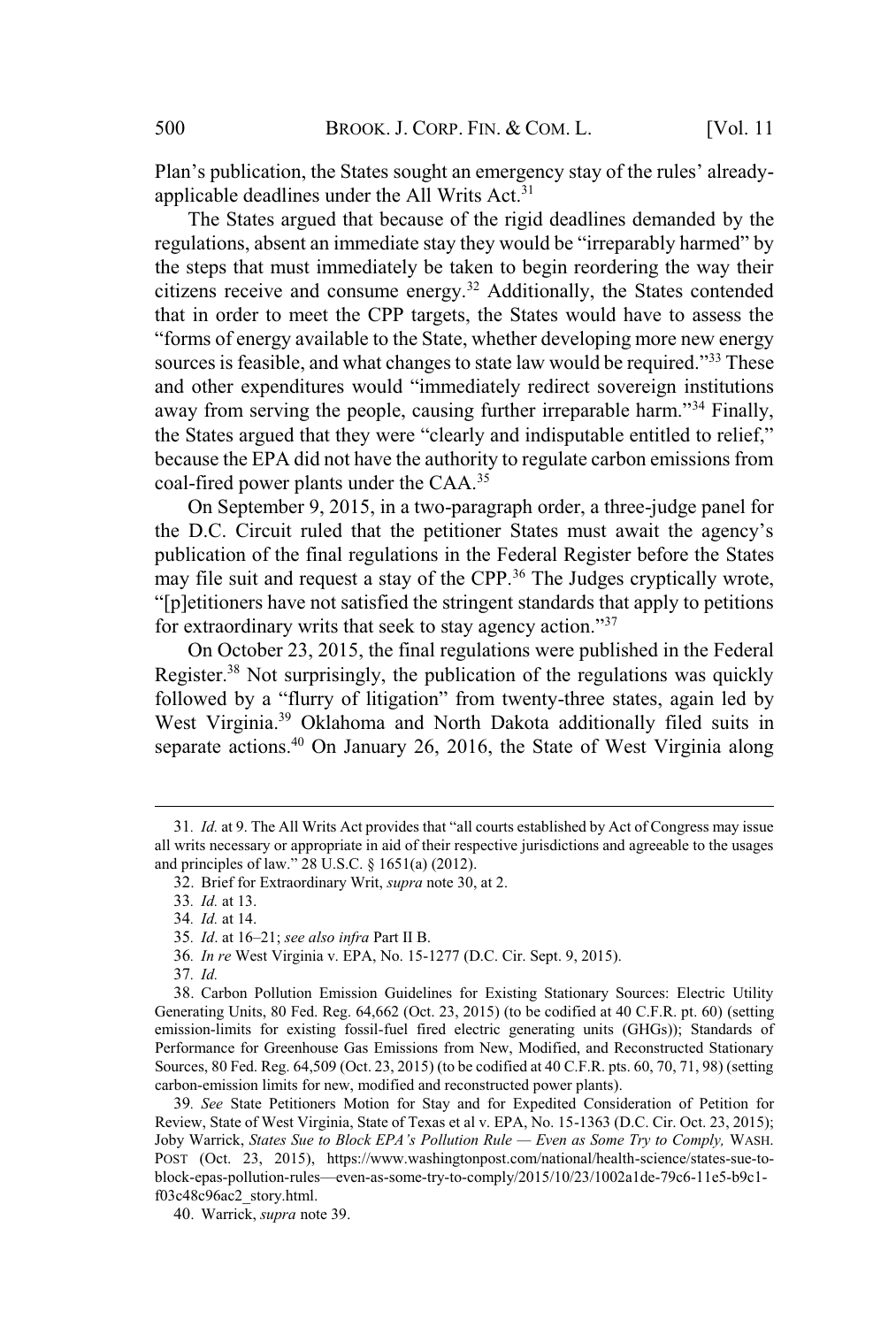with twenty-five other states $41$  filed an application to stay the CPP with the U.S. Supreme Court.<sup>42</sup> Two weeks later, the Supreme Court granted the stay halting the implementation of the CPP, pending the resolution of the legal challenges in the D.C. Circuit. $43$ 

# **II. THE CPP WILL NOT SURVIVE A SUPREME COURT CHALLENGE**

# **A. BACKGROUND TO SECTION 111(D) OF THE CLEAN AIR ACT**

The EPA's legal authority to set emission standards derives from Section 111(d) of the Clean Air Act.<sup>44</sup> This statute, codified in 42 U.S.C. § 7411,<sup>45</sup> requires states to set performance standards, subject to EPA guidelines, for existing sources of air pollutants not otherwise regulated as a "national ambient air quality standard" pursuant to Section 7408<sup>46</sup> or emitted from a source regulated under the hazardous air pollutant provisions of Section 7412.<sup>47</sup> Section 7411(a) defines "standard of performance" in terms of the level of pollution reduction achievable by the "best system of emission reduction which . . . the Administrator . . . has adequately demonstrated."<sup>48</sup>

Under the CPP, the EPA defines "best system" of reduction as more than just improvements at individual electricity generating units.<sup>49</sup> Since these units are part of an integrated electrical grid,<sup>50</sup> the EPA believes the best system extends to what can be achieved across the network, through fuel substitution, energy efficiency, and other measures that would reduce the demand for coal-fired power.<sup>51</sup> This results in three "building block" measures that regulate existing power plant emissions and also attempt to regulate "beyond the line" of the power plant.<sup>52</sup> In other words, in addition to

- 47*. Id*. §§ 7411(d)(1), 7412.
- 48*. Id*. § 7411(a).

<sup>41</sup>. These states are: Texas, Alabama, Arizona, Arkansas, Colorado, Florida, Georgia, Indiana, Kansas, Kentucky, Louisiana, Michigan, Mississippi, Missouri, Montana, Nebraska, New Jersey, North Carolina, Ohio, Oklahoma, South Carolina, South Dakota, Utah, Wisconsin, and Wyoming. *See* Application for Immediate Stay of Final Agency Action at 49–54, State of West Virginia, State of Texas, et al v. EPA, No. 15A773 (U.S. Jan. 26, 2016).

<sup>42</sup>*. See generally id.*

<sup>43</sup>. State of West Virginia v. EPA, 577 U.S. (2016) (unpublished table decision); Denniston, *supra* note 25.

<sup>44</sup>*. See* CPP MEMORANDUM, *supra* note 4, at 1–4; Carbon Pollution Emission Guidelines for Existing Stationary Sources: Electric Utility Generating Units, 80 Fed. Reg. 64,662, 64,663–64 (Oct. 23, 2015) (to be codified at 40 C.F.R. pt. 60).

<sup>45</sup>*. See* 42 U.S.C. § 7411 (2012).

<sup>46</sup>*. Id*. § 7408.

<sup>49</sup>. Carbon Pollution Emission Guidelines for Existing Stationary Sources: Electric Utility Generating Units, 80 Fed. Reg. at 64,664–67.

<sup>50</sup>*. Id.* at 64,665.

<sup>51</sup>*. Id.* at 64,667; *see also* CPP FACT SHEET, *supra* note 3, at 3–6.

<sup>52</sup>. Carbon Pollution Emission Guidelines for Existing Stationary Sources: Electric Utility Generating Units, 80 Fed. Reg. at 64,667.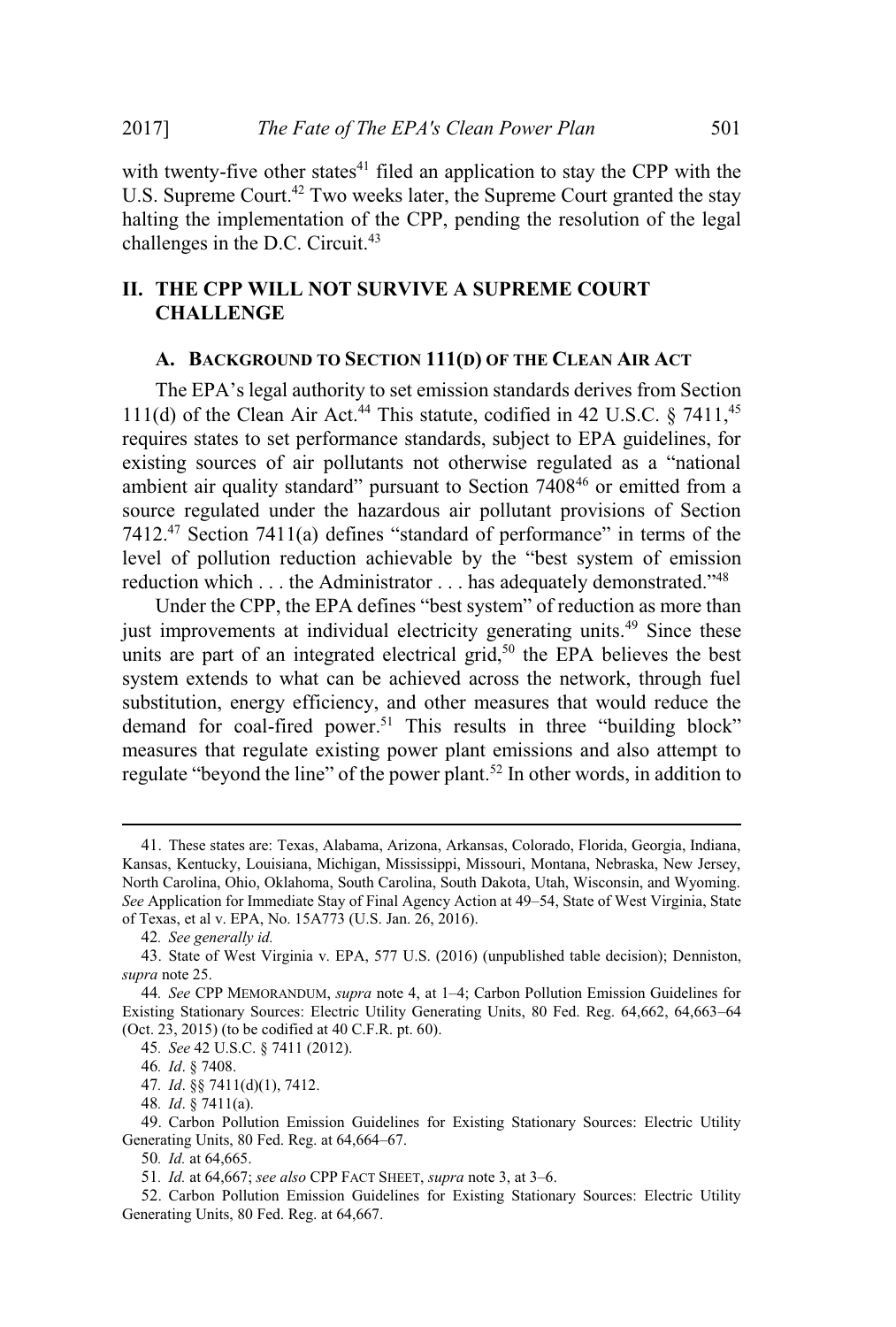these regulations setting emission limits based on the actual source of the emissions, the regulations also require alternate scenarios to reduce GHG emissions that have nothing to do with the power plant itself.<sup>53</sup> These measures include renewable energy generation and demand-side energy efficiency.<sup>54</sup>

# **B. QUESTIONABLE LEGALITY**

The twenty-six states (the Complainant States) that have filed lawsuits, as well as leading industry and constitutional experts, have raised several important arguments that should be considered when a reviewing court analyzes the CPP.<sup>55</sup> Emissions from existing coal-fired power plants are already regulated under Section 112 of the CAA,<sup>56</sup> meaning under the CPP these power plants would be subject to double regulation. The Complainant States and others argued that, pursuant to the explicit language of CAA section 111(d), the EPA may not regulate "any air pollutant" emitted from a "source category  $\ldots$  regulated under [Section 112]."<sup>57</sup> Since power plants are a "source category" that has already been regulated by the EPA for their mercury pollution under Section 112,<sup>58</sup> the EPA cannot use Section 111(d) to reach another air pollutant emitted from that same source category. The EPA adopts a different interpretation of the phrase "regulated under" from the Complainant States and concludes that the Section 112 exclusion only

<sup>53</sup>*. Id.*

<sup>54</sup>*. Id.*

<sup>55</sup>*. See generally* Brief for Extraordinary Writ, *supra* note 30. Several important arguments were also raised by Professor Lawrence Tribe, U.S. constitutional Scholar, and counsel for Peabody Energy Corp., "the world's largest private sector coal company." Erica Martinson, *Lawrence Tribe, Obama's Legal Mentor, Attacks EPA Power Plant Rule*, POLITICO (Mar. 22, 2015, 5:14 PM), http ://www.politico.com/story/2015/03/epa-power-plant-rule-laurence-tribe-116258; *EPA's Proposed 111(d) Rule for Existing Power Plants: Legal and Cost Issues, Testimony before H. Comm. on Energy & Commerce, Subcomm. on Energy & Power* (2015) (testimony of Lawrence Tribe, Professor, Harv. Univ. & Harv. Law Sch.), http://docs.house.gov/meetings/IF/IF03/20150317/ 103073/HHRG-114-IF03-Wstate-TribeL-20150317-U1.pdf [hereinafter *EPA Proposed 111(d) Rule*].

<sup>56</sup>. On December 20, 2000, the EPA promulgated regulations, which limit certain mercury emissions from existing coal-fired power plants. *See* ENVTL. PROT. AGENCY, FACT SHEET: CONSIDERATION OF COST IN THE APPROPRIATE AND NECESSARY FINDINGS FOR THE MERCURY AND AIR TOXICS STANDARDS FOR POWER PLANTS 2 (2016), https://www.epa.gov/sites/production /files/2016-05/documents/20160414\_mats\_ff\_fr\_fs.pdf [hereinafter MATS FACT SHEET]. These regulations were issued pursuant to section  $112(n)(1)(a)$  of the CAA. *Id.* On February 16, 2012, the final MATS rules were published in the Federal Register. *See generally* National Emission Standards for Hazardous Air Pollutants from Coal-and Oil-Fired Electric Utility Steam Generating Units and Standards of Performance for Fossil-Fuel-Fired Electric Utility, Industrial-Commercial-Institutional, and Small Industrial-Commercial-Institutional Steam Generating Units, 77 Fed. Reg. 9304 (proposed Feb. 16, 2012) (to be codified at 40 C.F.R. pts. 60, 63).

<sup>57</sup>. 42 U.S.C. § 7411(d)(1) (2012); Brief for Extraordinary Writ, *supra* note 30, at 16–17; *see also EPA Proposed 111(d) Rule, supra* note 55, at 33–36.

<sup>58</sup>*. See* MATS FACT SHEET, *supra* note 56, at 2–3; *see also* National Emission Standards for Hazardous Air Pollutants from Coal-and Oil-Fired Electric Utility Steam Generating Units, 77 Fed. Reg. at 9307.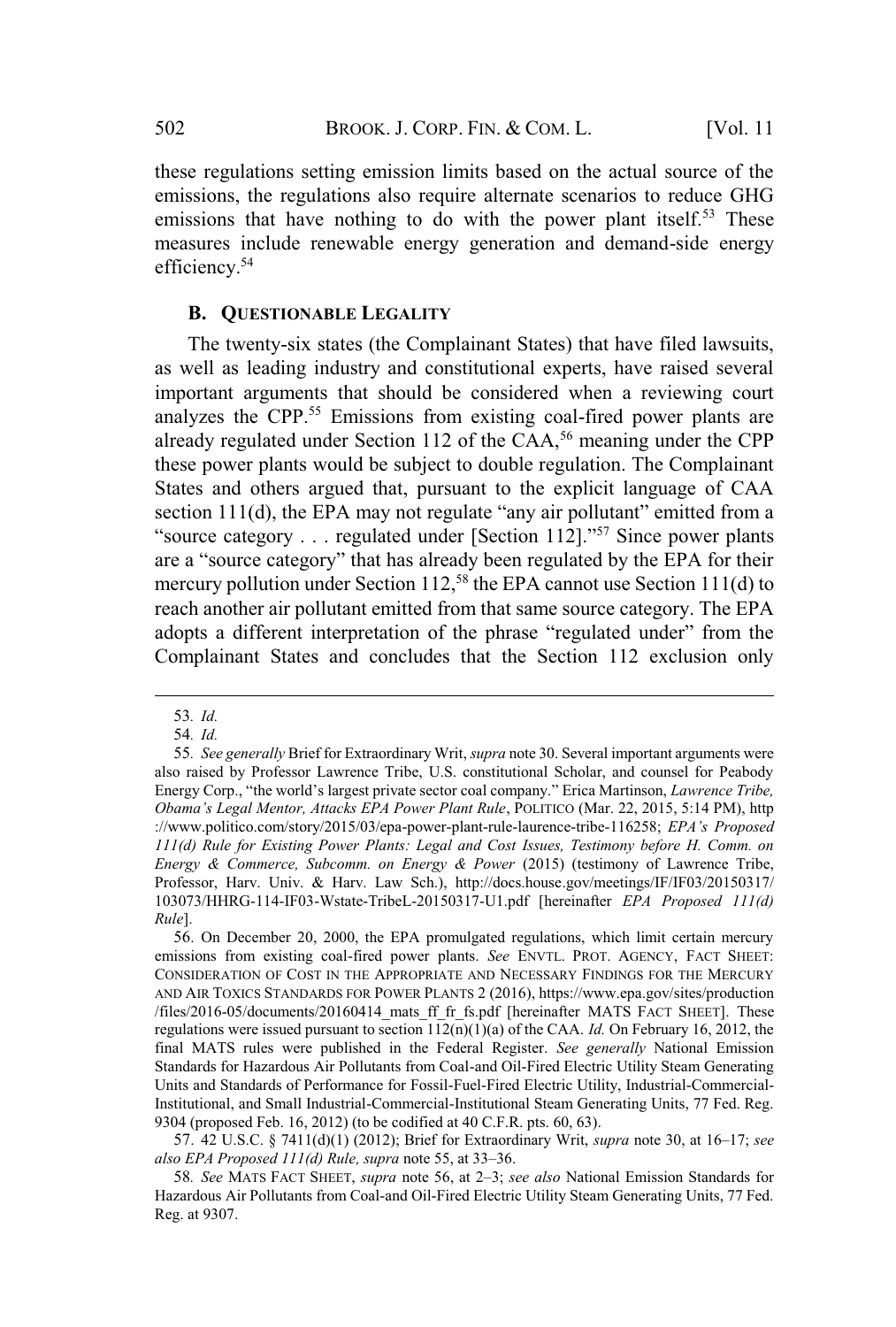"excludes the regulation of *hazardous* air pollutants" (HAP).<sup>59</sup> Since the EPA does not list carbon dioxide as a type of  $HAP$ ,<sup>60</sup> the EPA claimed that the Section 112 exclusion did not apply.<sup>61</sup>

Even if carbon dioxide could be characterized as a type of HAP, the EPA still averred it had regulatory authority under Section 111(d), since the section is ambiguous.<sup>62</sup> If a statute is ambiguous, the courts generally give deference to the administrative agency implementing the regulations, so long as the agency's interpretation is reasonable.<sup>63</sup> The EPA's current interpretation of Section 111(d) claims there are essentially two versions of Section 111(d), which leaves the provision open to interpretation and therefore ambiguous.<sup>64</sup> This stems from conflicting amendments made to Section 111(d) during the 1990 CAA Amendments.<sup>65</sup> The Senate version of the bill provided that "pollutants" previously regulated under Section 112, could no longer be regulated under Section  $111(d)$ .<sup>66</sup> The House of Representative (HOR) version, however, can be read to exclude "sources" rather than just their pollutants.<sup>67</sup> In other words, under the HOR version, once a source (in this case a power plant) has been regulated under Section 112, it can no longer be regulated under Section 111(d).<sup>68</sup> Conversely, under the Senate version—which the EPA adopts<sup>69</sup>—the EPA is free to regulate carbon emissions, which to date have not been regulated.

The Complainant States, however, adopted the HOR version of the statute and therefore concluded that carbon emissions cannot be regulated under Section 111(d), since power plant emissions of mercury and other

66*. See* Clean Air Act, § 302(a).

68*. See* 42 U.S.C. § 7411(d)(1).

<sup>59</sup>. Carbon Pollution Emission Guidelines for Existing Stationary Sources: Electric Utility Generating Units, 80 Fed. Reg. 64,662, 64,710 (Oct. 23, 2015) (to be codified at 40 C.F.R. pt. 60) (emphasis added); *see also* EPA's Response in Opposition, at 32–35, *In re* West Virginia v. EPA, No. 15-1277 (D.C. Cir. Aug. 13, 2015)*.*

<sup>60</sup>*. See* 42 U.S.C. § 7412(11)(b) (carbon dioxide not included in the list); Carbon Pollution Emission Guidelines for Existing Stationary Sources: Electric Utility Generating Units, 80 Fed. Reg. at 64,710.

<sup>61</sup>. EPA's Response in Opposition, *supra* note 59, at 32–35.

<sup>62</sup>*. Id.* at 32–33.

<sup>63</sup>*. See, e.g*., Chevron v. NRDC, 467 U.S. 837 (1984).

<sup>64</sup>. EPA's Response in Opposition, *supra* note 59, at 32–35.

<sup>65</sup>*. Id.* at 33. Compare the Senate amendment to the version of the bill contained in the "conforming amendments" section of Pub. L. No. 101-549, § 302(a), 104 Stat. 2399, 2574 (1990), with the HOR version, Pub. L. No. 101-549, § 108(g), 104 Stat. 2399, 2467 (1990) (adding "emitted from a *source category* which is regulated under section 112"). *See* Clean Air Act Amendments of 1990 (Clean Air Act), Pub. L. No. 101-549, § 302(a), 104 Stat. 2399, 2574 (1990) (codified as amended at 42 U.S.C.  $\S$  7411(d)(1) (2012)) (emphasis added). The HOR version is essentially the language that now appears in the U.S. Code. *See* 42 U.S.C. § 7411(d)(1).

<sup>67</sup>*. See id.* § 108(g); Brief for Extraordinary Writ, *supra* note 30, at 18; *see also EPA Proposed 111(d) Rule*, *supra* note 55, at 40–42.

<sup>69</sup>. Carbon Pollution Emission Guidelines for Existing Stationary Sources: Electric Utility Generating Units, 80 Fed. Reg. 64,662, 64,714 n.294 (Oct. 23, 2015) (to be codified at 40 C.F.R. pt. 60).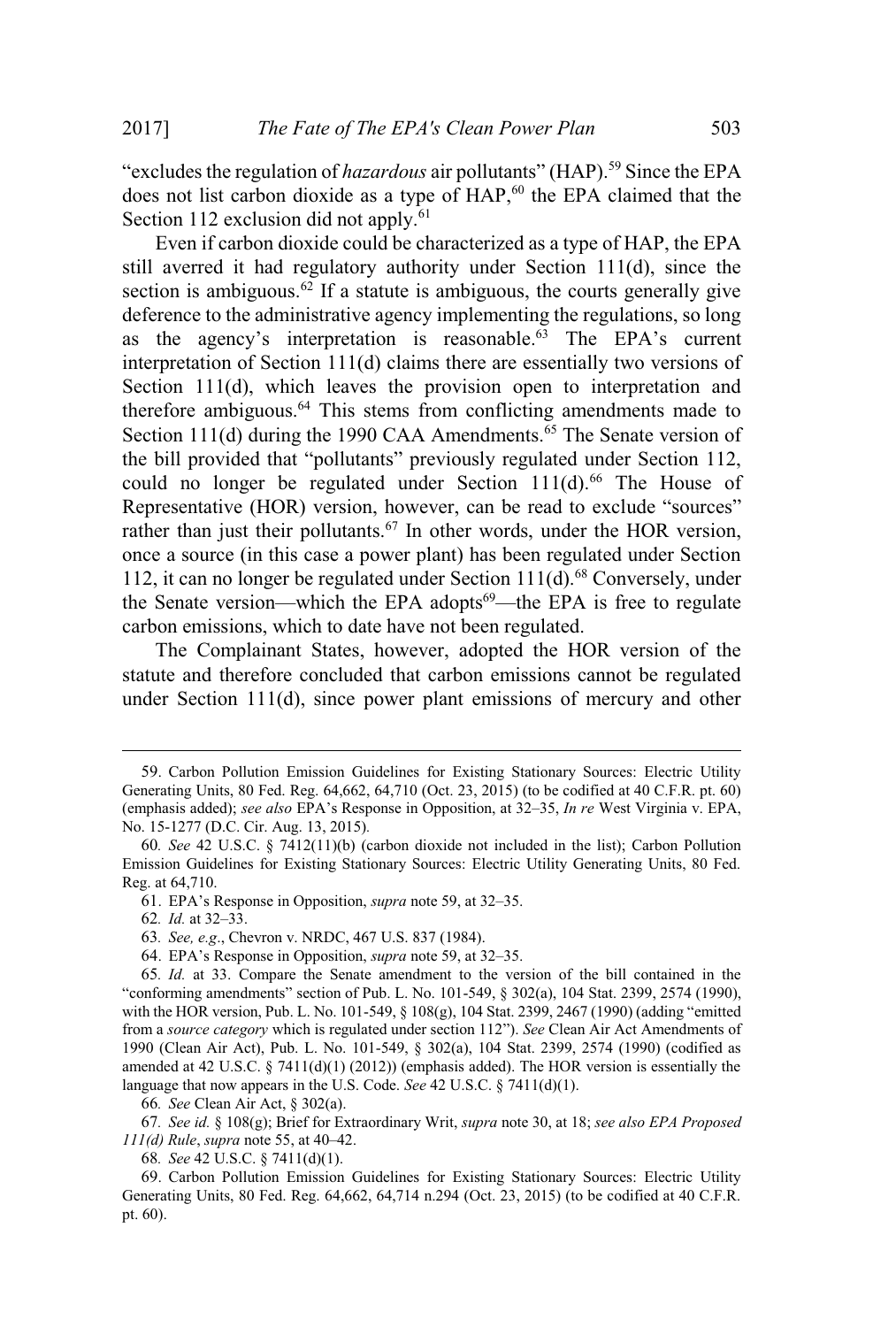hazardous pollutants are already regulated under Section 112.<sup>70</sup> The Complainant States, in their pleadings, characterized the Senate version as a simple "drafting error," the type that occurs frequently in "modern, complex legislation."<sup>71</sup> The Senate version, they argued, was purely a conforming amendment that was intended to update a cross-reference in Section  $111(d)$ .<sup>72</sup> The States therefore concluded that the EPA should ignore the error in the cross reference, and it should be "given no substantive meaning."<sup>73</sup>

# **C. SUPREME COURT PRECEDENT**

A court scrutinizing the CPP must review the regulations in light of Supreme Court precedent and determine whether the EPA even has the authority to author such expansive—and in practice, ineffective regulations. Although there is great controversy surrounding the potential effects the CPP will have on global warming and the economy, the recent trend in the Supreme Court—to limit deference to administrative agencies' statutory interpretations—requires the EPA to make appropriate revisions to the CPP in order to survive a judicial challenge. This trend is apparent in two recent Supreme Court cases, *Michigan v. EPA* and *Utility Air Regulatory Group (UARG) v. EPA*. <sup>74</sup> Both cases involved an enormous and transformative expansion of regulatory authority by the environmental agency.

Prior to *Michigan* and *UARG*, the Supreme Court's decisions dealing with agencies' interpretations of statutory questions were analyzed under the two-step framework adopted in *Chevron.*<sup>75</sup> Under *Chevron*, a court first applies the traditional rules of statutory interpretation to determine whether Congress has spoken directly on the question.<sup>76</sup> If the statute is ambiguous, the court will generally defer to the agency's interpretation, so long as it is reasonable.<sup>77</sup>

In *Michigan*, the Supreme Court, by a 5-4 margin, held that the EPA had improperly excluded cost from its determination that regulation of power plant emissions of mercury and other toxics was "appropriate and necessary"

<sup>70</sup>. Brief for Extraordinary Writ, *supra* note 30, at 18.

<sup>71</sup>*. Id*. at 21.

<sup>72</sup>*. Id*.

<sup>73</sup>*. Id*. The AG brief also makes textual and constitutional arguments as to why building blocks 2 (shifting reliance on coal-fired power plants to natural gas) and 3 (shifting reliance on coal-fired power to low or zero carbon energy generation like wind and solar) are illegal. Namely, that the Plan violates the Tenth Amendment because it tramples on the states' authority over interstate generation and consumption of electricity "which is one of the most important functions traditionally associated with police powers of the state." *Id.* at 27; *see also EPA Proposed 111(d) Rule*, *supra* note 55, at 16–23.

<sup>74</sup>*. See generally* Michigan v. EPA, 135 S. Ct. 2699 (2015); Util. Air Regulatory Grp. v. EPA, 134 S. Ct. 2427 (2014).

<sup>75</sup>*. See generally* Chevron v. NRDC, 467 U.S. 837 (1984).

<sup>76</sup>*. See id.* at 842–43.

<sup>77</sup>*. Id.*; *see also Michigan*,135 S. Ct. at 2707.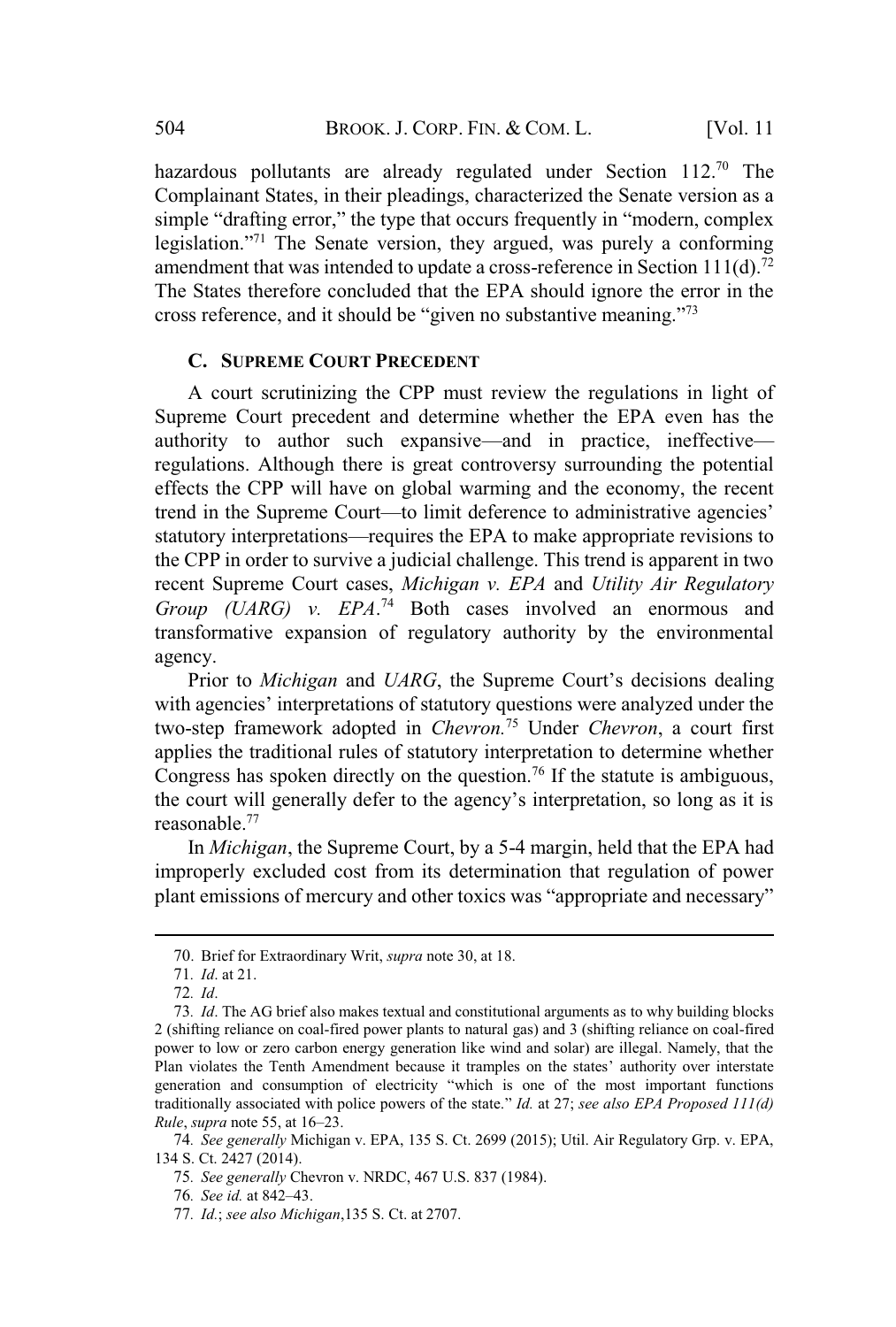under Section 112 of the CAA.<sup>78</sup> In *UARG*, the Court largely upheld the EPA's authority to regulate GHGs from stationary sources under the CAA's Prevention of Significant Deterioration (PSD) Program.<sup>79</sup> However, the Court held that GHG emissions alone could not trigger the permitting requirements of the program.<sup>80</sup>

# **D. BACKGROUND TO MATS REGULATION AND** *MICHIGAN V. EPA*

The 1990 CAA Amendments required the EPA to regulate electric utility steam generating units (EGUs), if it found that such regulation was "appropriate and necessary" after conducting a utility study.<sup>81</sup> In 2012, the EPA confirmed that EGU regulation was necessary and promulgated emission standards. $82$  The emission standards set limits on mercury, arsenic, nickel, dioxins and furans, and acid gasses emitted by coal-fired power plants, known collectively as "mercury and air toxics" (MATS).<sup>83</sup> The State of Michigan, twenty-two other states, and a group of non-profit organizations challenged the regulations before the Court of Appeals for the D.C. Circuit.<sup>84</sup> The D.C. Circuit upheld the MATS regulations and the plaintiffs appealed to the U.S. Supreme Court, which granted certiorari.<sup>85</sup>

Writing for the majority, Justice Scalia concluded it was unreasonable for the EPA to refuse to consider costs when making its determination that regulation was appropriate and necessary.<sup>86</sup> Citing precedent, the Court explained that, to be lawful, an agency regulation must be based on an agency's consideration of the relevant factors, and the majority recognized that agencies frequently consider costs when determining whether regulation is appropriate. $87$  The Court explained that the applicable "appropriate and necessary" standard at issue in the case necessarily encompassed a consideration of costs by the EPA.<sup>88</sup> While the Court questioned whether the rule was cost effective based on the EPA's cost-benefit analysis, it made clear that the EPA's error was its refusal to consider costs at the initial "appropriate and necessary" determination stage.<sup>89</sup> The majority clearly emphasized that

84*. See generally* White Stallion Energy Ctr., LLC v. EPA, 748 F.3d 1222 (D.C. Cir. 2014).

<sup>78</sup>*. Michigan*, 135 S. Ct. at 2707–08.

<sup>79</sup>*. Util. Air Regulatory Grp*.*,* 134 S. Ct. at 2442.

<sup>80</sup>*. Id*. at 2446.

<sup>81</sup>. 42 U.S.C. § 7412(n)(1)(A) (2012).

<sup>82</sup>. MATS FACT SHEET, *supra* note 56, at 2.

<sup>83</sup>. National Emission Standards for Hazardous Air Pollutants from Coal-and Oil-Fired Electric Utility Steam Generating Units and Standards of Performance for Fossil-Fuel-Fired Electric Utility, Industrial-Commercial- Institutional, and Small Industrial-Commercial-Institutional Steam Generating Units, 77 Fed. Reg. 9304, 9306 (proposed Feb. 16, 2012) (to be codified at 40 C.F.R. pts. 60, 63).

<sup>85</sup>. Michigan v. EPA, 135 S. Ct. 2699, 2706 (2015).

<sup>86</sup>*. Id.* at 2712.

<sup>87</sup>*. Id*. at 2707.

<sup>88</sup>*. Id*. at 2707–08.

<sup>89</sup>*. Id.* at 2708–10.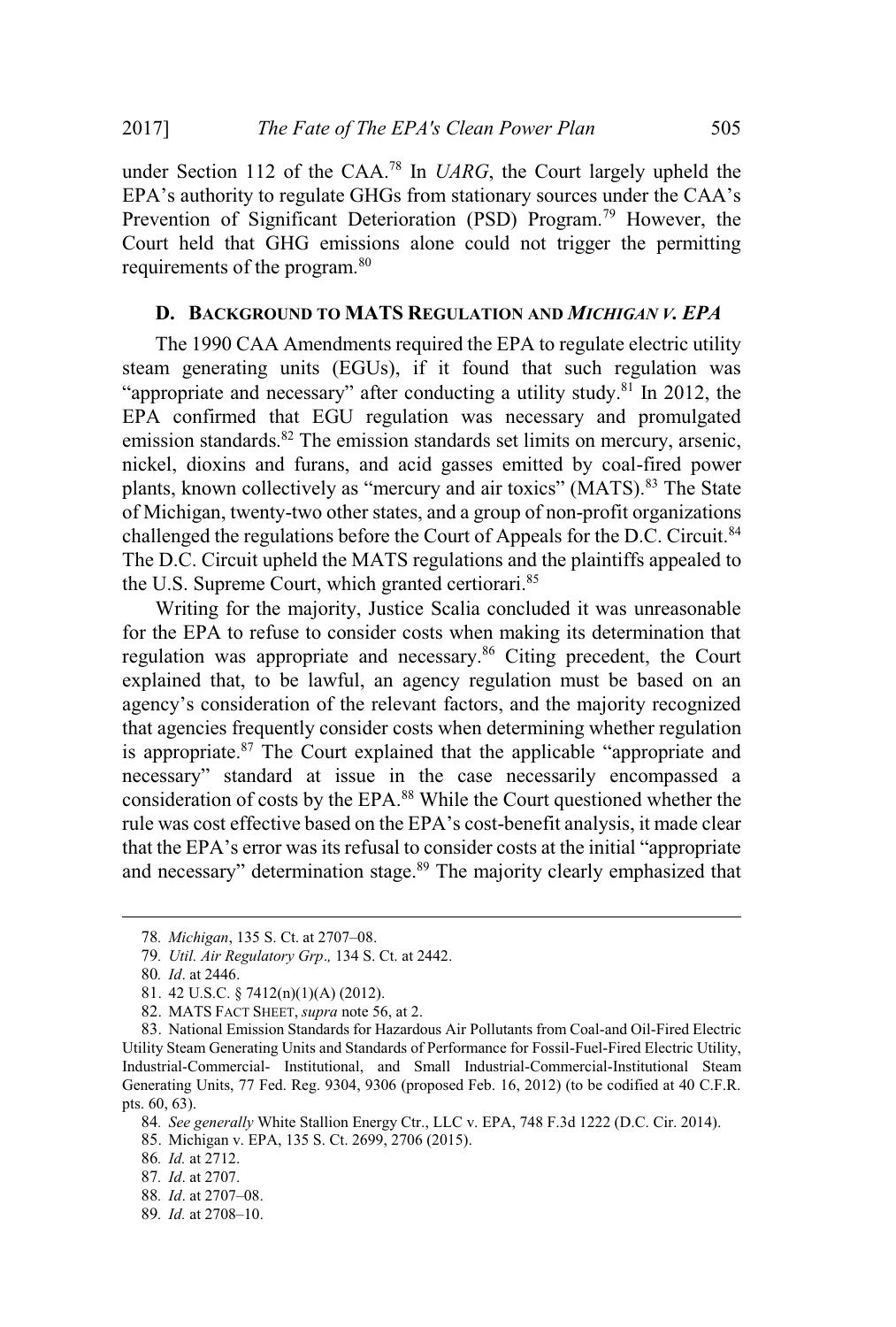typical *Chevron* deference did not apply in this case, stating: "*Chevron* allows agencies to choose among competing reasonable interpretations of a statute; it does not license interpretive gerrymanders under which an agency keeps parts of statutory context it likes while throwing away parts it does not."<sup>90</sup>

Justice Kagan, writing for the dissent, agreed with the majority that it would be unreasonable for the EPA to ignore costs entirely in the Section 112 rulemaking process.<sup>91</sup> However, the dissent concluded that the EPA's decision to exclude costs when making its "appropriate and necessary" determination *was* reasonable, because the EPA intended to and had considered costs at each of the subsequent steps in the rulemaking process.<sup>92</sup> The dissent emphasized the deference owed to the EPA when interpreting the requirements of the Clean Air Act and concluded that the EPA's interpretation of how to incorporate costs was reasonable.<sup>93</sup>

Despite *Chevron'*s deferential attitude towards an administrative agency's statutory interpretation, the Court in *Michigan* struck down the EPA's interpretation of "appropriate and necessary" and held that the EPA was required to evaluate costs as part of its rulemaking process.<sup>94</sup> This indicates that in certain contexts, the Supreme Court is now willing to scrutinize agency regulations when the agency's authority to regulate stems from an ambiguous statute. This limited deference might prove to be the CPP's undoing.

# **E.** *MICHIGAN V. EPA***'S IMPACT ON THE CPP**

Former EPA Administrator Gina McCarthy dismissed *Michigan* as a narrow holding and argued that the case, limited to its facts, bore no relevance to the legality of the CPP.<sup>95</sup> At first glance, it would seem that her assertions are correct. The CPP would seem to have no similarity to the MATS regulations for power plants at issue in *Michigan*. The two are based on different provisions of the CAA. MATS was issued under Section 112, which establishes a technology-based framework for reducing emissions of hazardous air pollutants,  $96$  whereas the CPP derives from Section 111(d), which authorizes "standards of performance" for existing sources of pollutants not regulated under Section  $112<sup>97</sup>$  More importantly, the two provisions differ in their approach to costs. Section 111(d) identifies cost as a relevant factor in setting standards of performance and the EPA has

<sup>90</sup>*. Id.* at 2708.

<sup>91</sup>*. Id.* at 2714 (Kagan, J., dissenting).

<sup>92</sup>*. Id.* at 2718–19 (Kagan, J., dissenting).

<sup>93</sup>*. Id.* at 2726 (Kagan, J., dissenting).

<sup>94</sup>*. Id.* at 2712.

<sup>95</sup>. Timothy Cama, *Supreme Court Defeat Won't Hinder Climate Push, Says EPA Chief,* THE HILL (July 7, 2015, 12:08 PM), http://thehill.com/policy/energy-environment/247049-epa-headconfident-after-supreme-court-loss.

<sup>96</sup>. 42 U.S.C. § 7412(n)(1)(A) (2012).

<sup>97</sup>*. Id*. § 7411(d).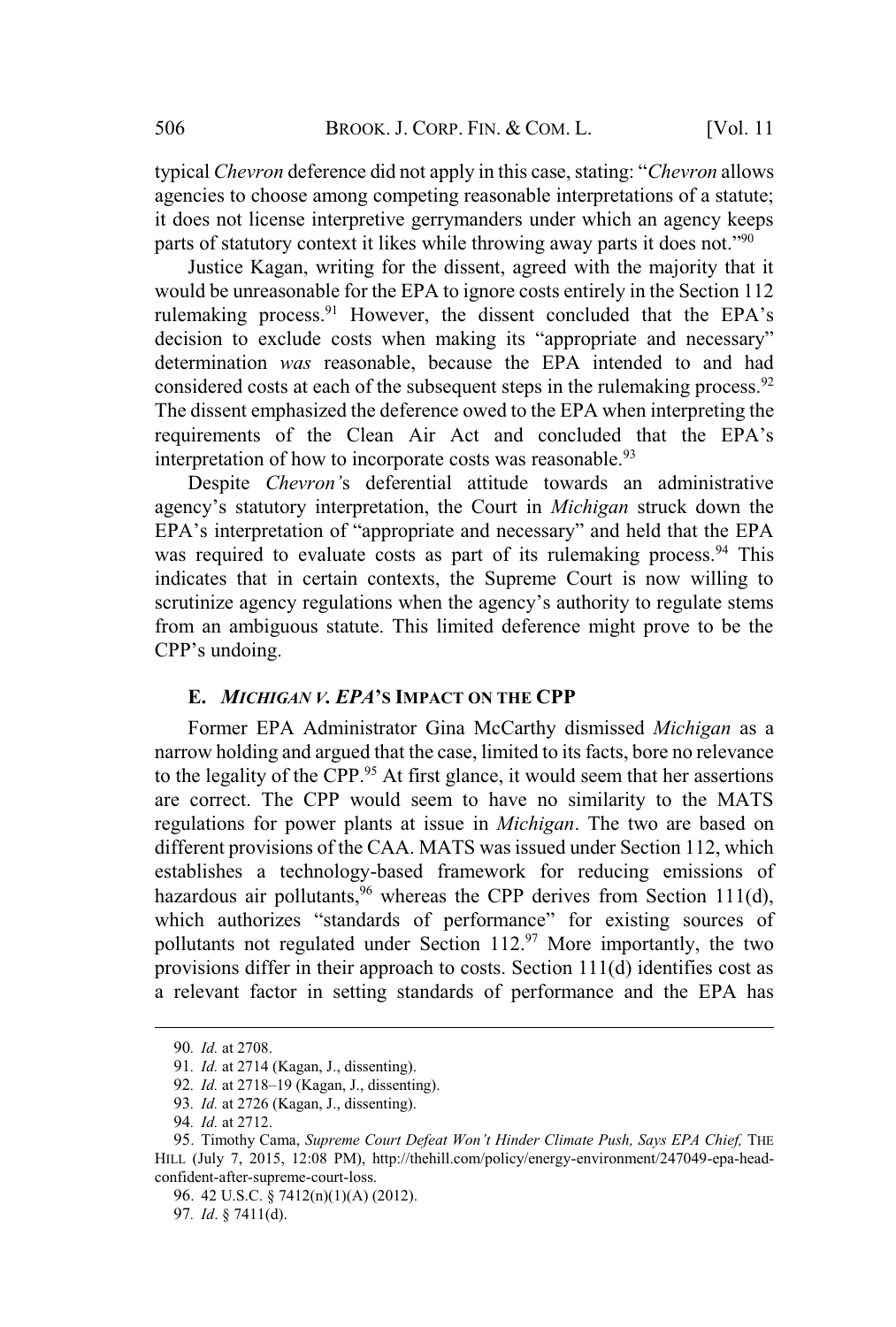analyzed and explicitly considered cost as a relevant factor in its CPP rulemaking.<sup>98</sup> By contrast, Section  $112(n)(1)(A)$  does not mention cost explicitly<sup>99</sup> and the EPA made a conscious choice (albeit to its detriment) not to consider cost in its threshold decision to regulate power plants.<sup>100</sup>

However, *Michigan'*s significance as precedent for the CPP's eventual fate does not turn solely on the specific language of the statutory provisions the EPA utilized. Rather, its significance is the unusually aggressive approach of the majority in scrutinizing and then rejecting the EPA's legal and policy choices.<sup>101</sup> Congress left the interpretation of "necessary and appropriate" in the CAA open to the EPA's discretion.<sup>102</sup> The EPA then determined that regulation of power plants for their MATS emissions was "appropriate," because power plant emissions presented "risks to human health and the environment" and control options existed "to reduce these emissions."<sup>103</sup> It determined that regulation was "necessary," because other CAA requirements applicable to power plants "[will] not eliminate these risks."<sup>104</sup>

The EPA also reasoned that a meaningful analysis of costs was impossible before a proposed rule had been developed, but that costs would be considered later in the rulemaking process.<sup>105</sup> Nevertheless, the Court concluded that the EPA had strayed "far beyond [its] bounds."<sup>106</sup> In the Court's view, the term "appropriate" encompassed cost considerations and it was unreasonable for the EPA to give these costs no weight in the original decision to regulate power plants.<sup>107</sup>

A reviewing court will likely view the CPP in a similar fashion. Like Section  $112(n)(1)(A)$ , Section  $111(d)$  contains ambiguous language susceptible to differing interpretations. One example of such language is the phrase, "best system of emission reduction,"<sup>108</sup> which the EPA has defined to include more than regulation of an actual power plant, but also energy

104*. Id.*

<sup>98</sup>*. Id.*

<sup>99</sup>*. Id*. § 7412(n)(1)(A).

<sup>100</sup>*. See* Michigan v. EPA, 135 S. Ct. 2699, 2709–10 (2015).

<sup>101</sup>*. Id.* at 2708 (noting that "*Chevron* allows agencies to choose among competing reasonable interpretations of a statute; it does not license interpretive gerrymanders under which an agency keeps parts of statutory context it likes while throwing away parts it does not").

<sup>102</sup>*. See* 42 U.S.C. § 7412(n)(1)(A).

<sup>103</sup>*. Michigan,* 135 S. Ct. at 2705 (citing National Emission Standards for Hazardous Air Pollutants from Coal-and Oil-Fired Electric Utility Steam Generating Units and Standards of Performance for Fossil-Fuel-Fired Electric Utility, Industrial-Commercial- Institutional, and Small Industrial-Commercial-Institutional Steam Generating Units, 77 Fed. Reg. 9304, 9363 (proposed Feb. 16, 2012) (to be codified at 40 C.F.R. pts. 60, 63)).

<sup>105</sup>. National Emission Standards for Hazardous Air Pollutants from Coal-and Oil-Fired Electric Utility Steam Generating Units, 77 Fed. Reg. at 9326–27.

<sup>106</sup>*. Michigan,* 135 S. Ct. at 2707.

<sup>107</sup>*. Id.* at 2707–08.

<sup>108</sup>. 42 U.S.C. § 7411(a) (2012).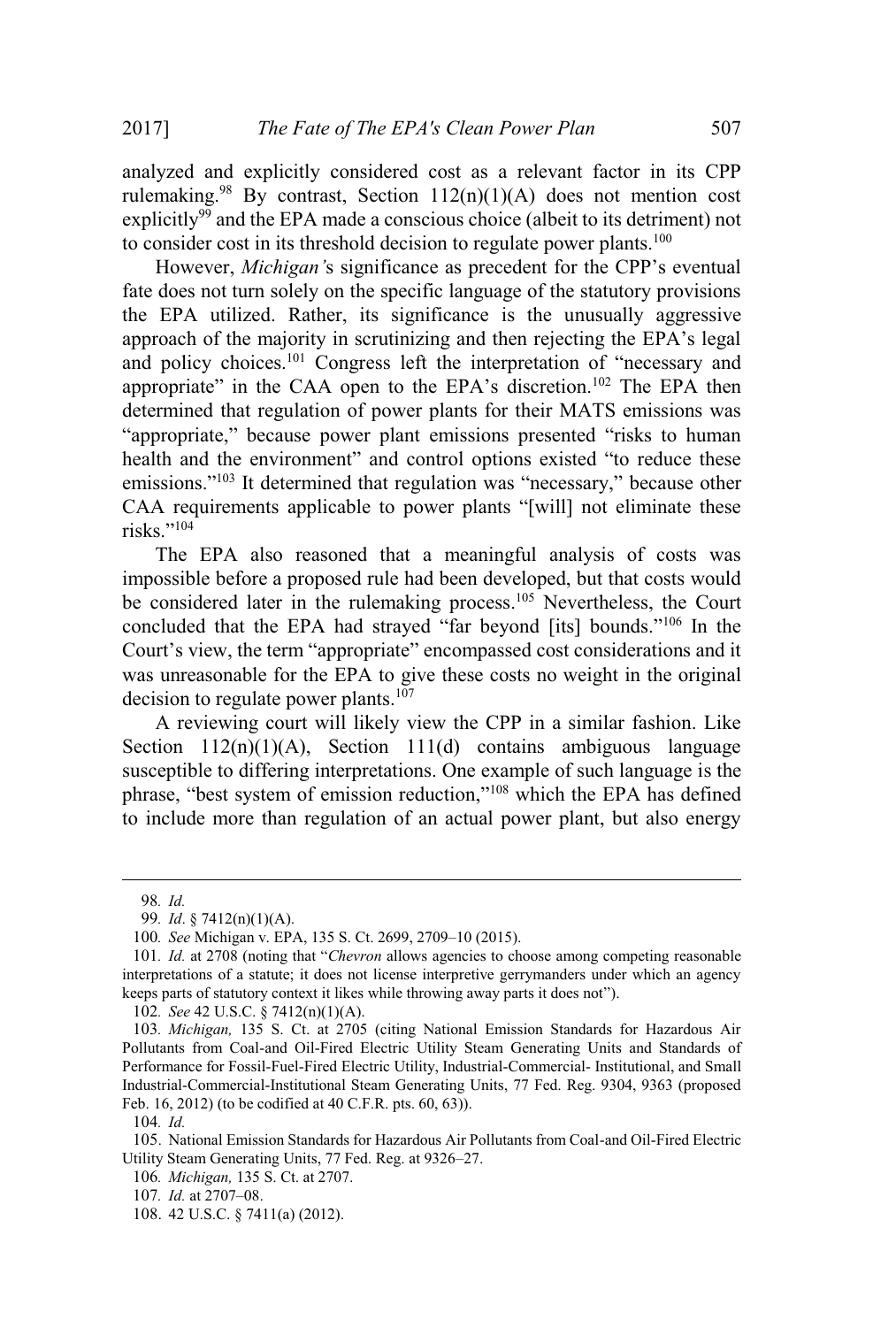efficiency mandates and increased reliance on renewables.<sup>109</sup> Another example is the conflicting amendments to the statute and the EPA's choice to adopt the version that allows double regulation of existing power plants.<sup>110</sup> Despite the strong case for administrative agency deference, the court will closely analyze whether the regulation in fact sets forth the "best system of emission standards," and whether Congress intended this expansion to the EPA's authority by adopting the Senate version of the bill. A court may very well conclude that the EPA is interfering with the entire energy sector and acting beyond the bounds of its regulatory authority.

# **F.** *UARG V. EPA* **AND THE EPA'S "TAILPIPE RULE"**

The *UARG* case was initiated after the EPA published, in the Federal Register, an endangerment finding for GHGs on December 15, 2009.<sup>111</sup> Accordingly, the EPA determined that GHGs, defined as an aggregate group of six key gases, "may reasonably be anticipated both to endanger public health and to endanger public welfare."<sup>112</sup> Based on that finding, the EPA then issued a rule promulgating emissions standards for motor vehicles, known as the "Tailpipe Rule."<sup>113</sup>

In the EPA's view, the Tailpipe Rule set off a chain reaction under the CAA.<sup>114</sup> Under the CAA's PSD Program, major stationary sources in certain areas that emit, or have the potential to emit, 250 tons per year or more of any air pollutant (or 100 tons per year for certain other sources) are required to obtain preconstruction permits (PSD Program).<sup>115</sup> Essentially, the PSD Program "makes it unlawful to construct or modify a 'major emitting facility' in any area which [the PSD program] applies."<sup>116</sup> Sources subject to the PSD Program are also required to install the best available control technology (BACT) for "each pollutant subject to regulation under this chapter."<sup>117</sup> Under Title V of the CAA, meanwhile, major stationary sources in certain areas that emit, or have the potential to emit, 100 tons per year or more of

<sup>109</sup>. Carbon Pollution Emission Guidelines for Existing Stationary Sources: Electric Utility Generating Units, 80 Fed. Reg. 64,662, 64,664 (Oct. 23, 2015) (to be codified at 40 C.F.R. pt. 60).

<sup>110</sup>*. See* EPA's Response in Opposition, *supra* note 59, at 32–35.

<sup>111</sup>*. See generally* Endangerment and Cause or Contribute Findings for Greenhouse Gasses Under Section 202(a) of the Clean Air Act, 74 Fed. Reg. 66,496 (Dec. 15, 2009) (codified at 40 C.F.R. pt. 98).

<sup>112</sup>*. Id.* at 66,497.

<sup>113</sup>*. See* Util. Air Regulatory Grp. v. EPA, 134 S. Ct. 2427, 2434 (2014); Light Duty Vehicle Greenhouse Gas Emission Standards and Corporate Average Fuel Economy Standards, 75 Fed. Reg. 25,324 (May 7, 2010) (codified at C.F.R. pts. 85, 86, 600).

<sup>114</sup>*. Util. Air Regulatory Grp*.*,* 134 S. Ct. at 2437; *see generally* Reconsideration of Interpretation of Regulation That Determines Pollutants Covered by Clean Air Act Permitting Programs, 75 Fed. Reg. 17,004 (Apr. 2, 2012) (codified at 40 C.F.R. pts. 50, 51, 70, 71).

<sup>115</sup>*. See* 42 U.S.C. §§ 7475, 7479(1) (2012).

<sup>116</sup>*. Util. Air Regulatory Grp*.*,* 134 S. Ct. at 2431.

<sup>117</sup>*. See* 42 U.S.C. § 7475(a)(4).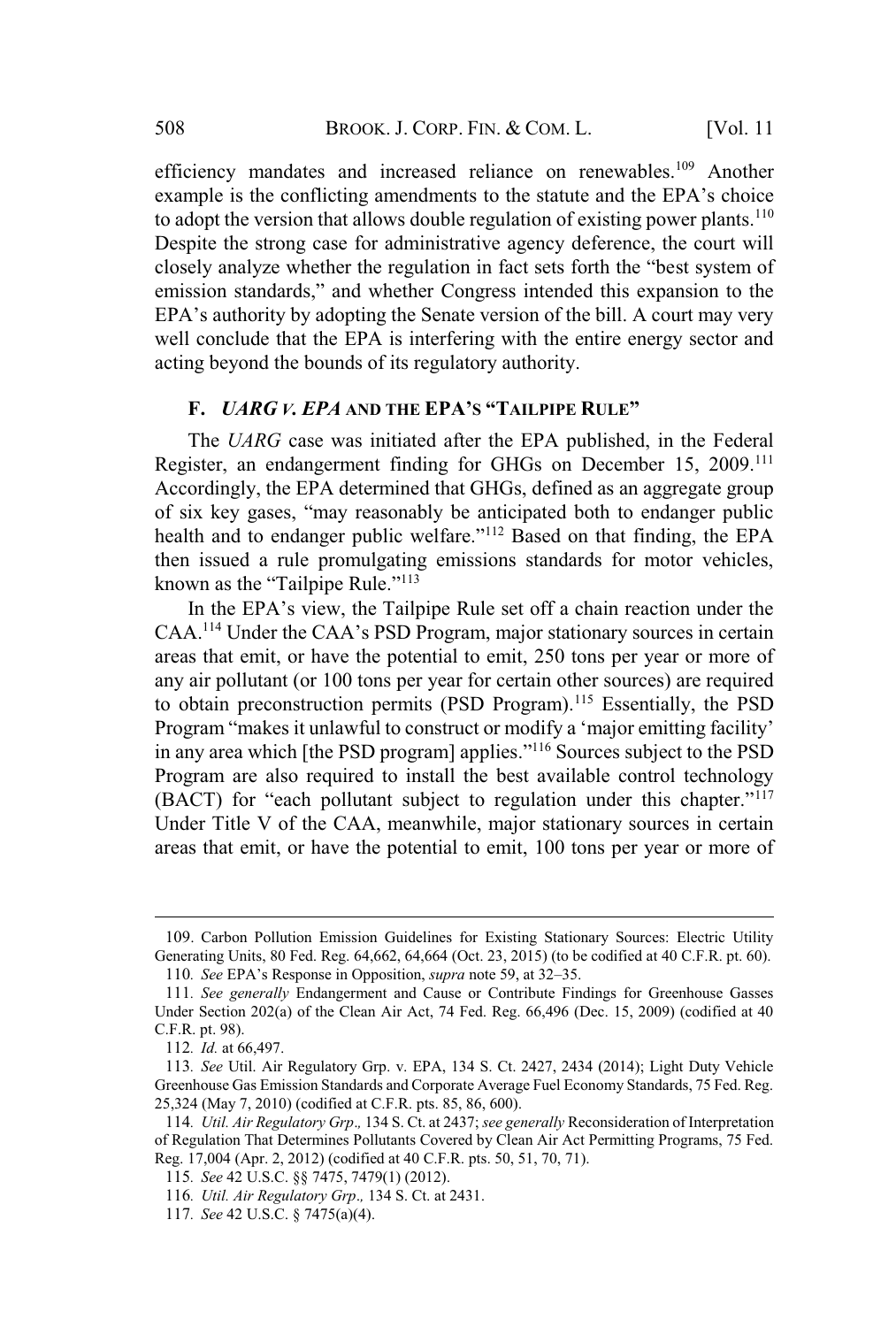any air pollutant are required to obtain operating permits.<sup>118</sup> In addition, there are inspecting, monitoring, and reporting requirements (Title Requirements). $119$ 

The EPA has interpreted these provisions to mean that, once a pollutant becomes regulated under the CAA, any major source that emits, or has the potential to emit, over 100 or 250 tons per year of such pollutant is subject to the PSD Program and Title V Requirements (PSD Trigger).<sup>120</sup> Thus, the newly minted motor vehicle regulations fell squarely within these requirements, subjecting these vehicles to the onerous PSD Program and Title V Requirements. After numerous parties, including several states, challenged the regulation, the U.S. Supreme Court limited its decision to one question: "whether the EPA permissibly determined that its regulation of GHG emissions from new motor vehicles triggered permitting requirements under the CAA for stationary sources that emit GHGs."<sup>121</sup> In another 5-4 ruling, the Supreme Court answered that question in the negative.<sup>122</sup> In an opinion once again authored by Justice Scalia, the Court rejected the notion that the EPA's interpretation of the PSD Trigger was statutorily compelled.<sup>123</sup> The Court further held that the EPA's interpretation of the PSD Trigger was not permissible, because this interpretation would "place plainly excessive demands on limited governmental resources" and would "bring about an enormous and transformative expansion in the EPA's regulatory authority without clear congressional authorization."<sup>124</sup> The Court also noted that it should respond skeptically when "an agency claims to discover in a longextant statute an unheralded power to regulate a significant portion of the American economy."<sup>125</sup> Additionally, the Court emphasized that "[they] expect Congress to speak clearly if it wishes to assign to an agency decisions of vast economic and political significance."<sup>126</sup> This decision is another example of the Court refusing to defer to the EPA in interpreting the CAA, when in the Court's view the interpretation brings about an enormous expansion to the EPA's authority.

Ann Carlson and Megan Herzog<sup>127</sup> argue that, similar to the GHG emissions in *UARG*, the Supreme Court will likely view the broad scope and effect of the EPA's CPP, implementing a rarely utilized text of Section

<sup>118</sup>*. See id*. §§ 7602(j), 7661a(a).

<sup>119</sup>*. Id*. § 7661c(a)–(c).

<sup>120</sup>*. Util. Air Regulatory Grp*.*,* 134 S. Ct. at 2436.

<sup>121</sup>*. Id.* at 2438.

<sup>122</sup>*. Id.* at 2442.

<sup>123</sup>*. Id.*

<sup>124</sup>*. Id.* at 2444.

<sup>125</sup>*. Id.* (internal quotation marks omitted).

<sup>126</sup>*. Id.*

<sup>127</sup>. Ann E. Carlson is the Shirley Shapiro Professor of Environmental Law and Co-Faculty Director of the Emmett Institute on Climate Change and the Environment at UCLA School of Law. Megan M. Herzog is the Emmett/Frankel Fellow in Environmental Law and Policy at UCLA School of Law.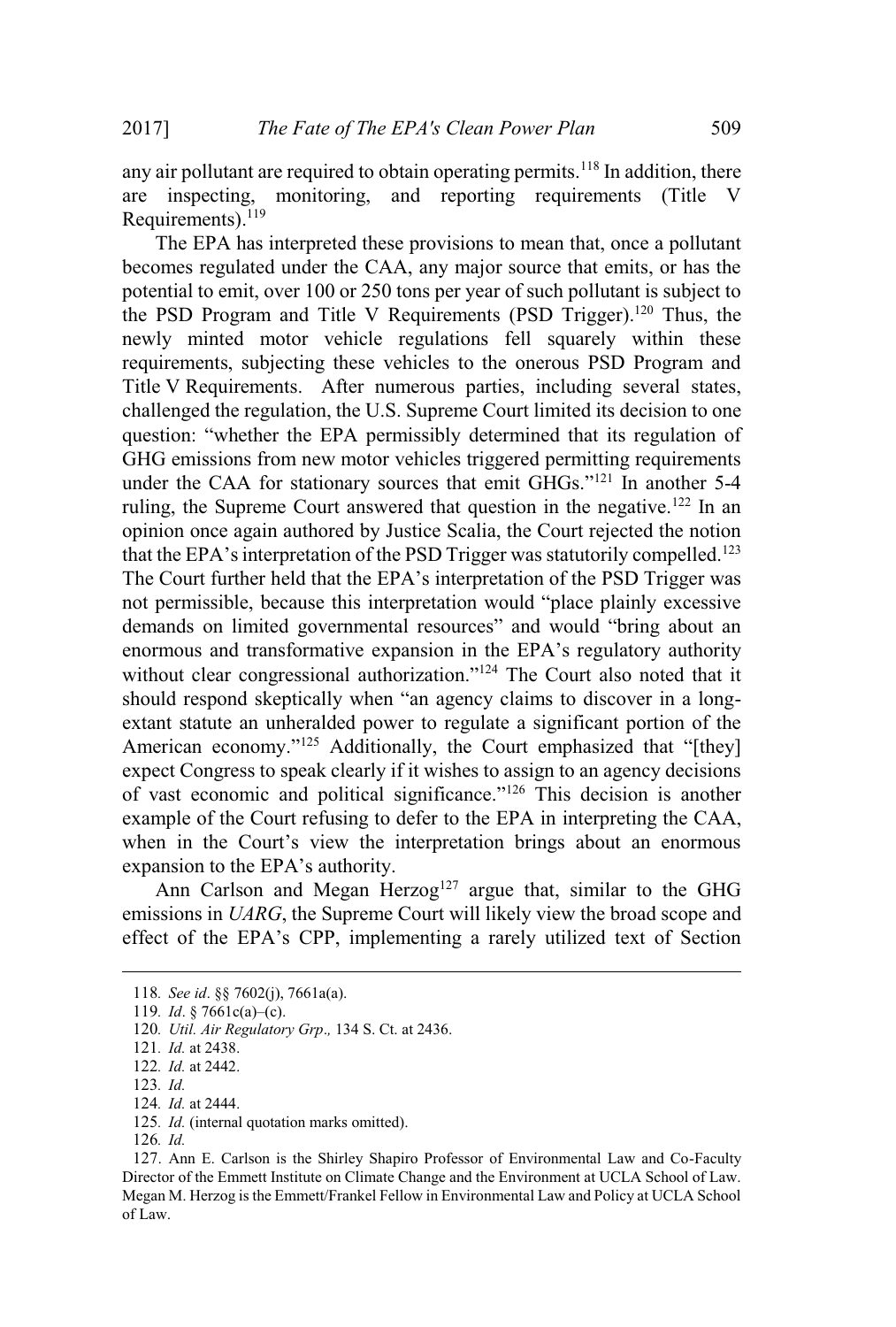$111(d)$ ,<sup>128</sup> as overly expansive, without clear congressional direction.<sup>129</sup> Thus, instead of affording traditional agency deference, the Court will scrutinize the statutory source of the EPA's authority. First, "the Court would reject the CPPs focus on an integrated system of electricity generation, transmission, and delivery rather than individual plants."<sup>130</sup>Instead, the Court could find "that the language of [S]ection 111(d) reflects congressional intent to check sources' emission intensity via modest, state-driven technology requirements imposed directly on power plants."131In addition, "[c]onsidering reductions achievable through measures that displace generation from regulated plants would be viewed as a dramatic expansion of EPA authority well beyond the scope of what the CAA envisions."<sup>132</sup>

Carlson & Herzog continue: "[f]urthermore, notwithstanding that [S]ection 111(d) grants the EPA broad authority, *UARG* noted that courts respond skeptically where 'an agency claims to discover in a long-extant statute an unheralded power to regulate a significant portion of the American economy.<sup>'''133</sup> The EPA used Section 111(d) only thirteen times previously in the form of "traditional emission limits," rather than by providing alternate energy generation measures.<sup>134</sup> Also, the *UARG* Court was clear that the EPA could not claim authority over previously unregulated small sources such as motor vehicles, reasoning that courts are prohibited from extending deference to agency decisions of vast "economic and political significance."<sup>135</sup> The Court could invoke similar reasoning when reviewing the CPP.

These two cases demonstrate that in certain instances the Supreme Court will refuse to defer to an agency's statutory interpretation, particularly when the regulation at issue involves vast economic restructuring. Thus, the CPP will likely be viewed as a remarkably expansive power grab by the federal government. As Professor Lawrence Tribe of Harvard Law School described the regulations:

EPA possesses only the authority granted to it by Congress. It lacks "implied" or "inherent" powers. Its gambit here raises serious questions under the separation of powers, Article I, and Article III, because EPA is attempting to exercise lawmaking power that belongs to Congress and judicial power that belongs to the federal courts. The absence of EPA legal

<sup>128</sup>*. See* Application for Immediate Stay of Final Agency Action at 2, State of West Virginia, State of Texas v. EPA, No. 15A773 (U.S. Jan. 26, 2016).

<sup>129</sup>. Anne E. Carlson & Megan M. Herzog, *Text in Context: The Fate of Emergent Climate Regulation After UARG and EME Homer*, 39 HARV. ENVTL. L. REV. 23, 30–31 (2015); *see also* Jody Freedman, *Why I Worry About UARG*, 39 HARV. ENVTL. L. REV. 9, 10–11 (2015).

<sup>130</sup>. Carlson & Herzog, supra note 129, at 30.

<sup>131</sup>*. Id*.; *see also* Freedman, *supra* note 129, at 15–16.

<sup>132</sup>. Carlson & Herzog, *supra* note 129, at 30.

<sup>133</sup>. Util. Air Regulatory Grp. v. EPA, 134 S. Ct. 2427, 2444 (2014); Carlson & Herzog, *supra* note 129, at 31; *see also* Application for Immediate Stay of Final Agency Action at 15–18, State of West Virginia, State of Texas v. EPA, No. 15A773 (U.S. Jan. 26, 2016).

<sup>134</sup>. Carlson & Herzog, *supra* note 129, at 29.

<sup>135</sup>*. Util. Air Regulatory Grp*., 134 S. Ct. at 2444.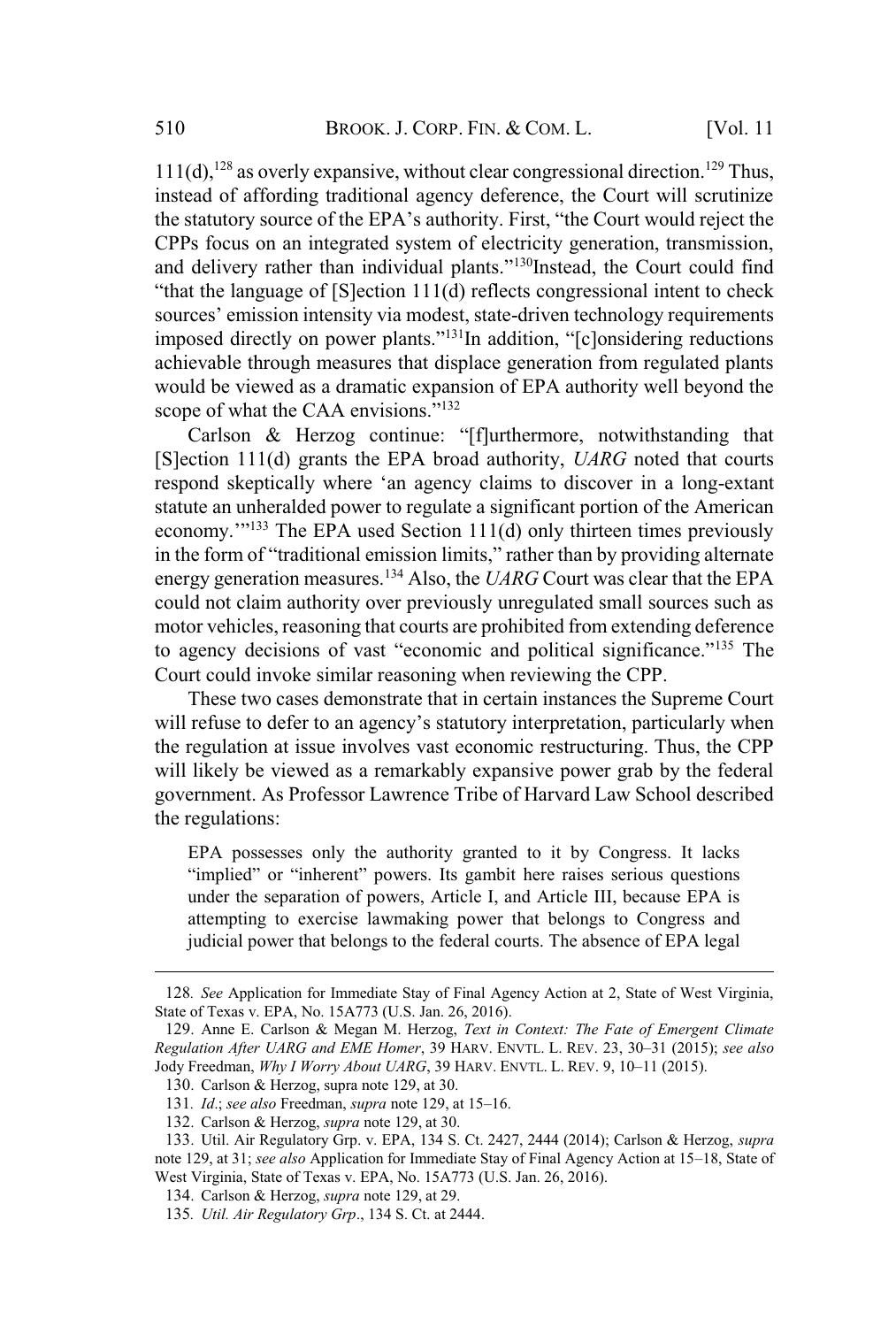authority in this case makes the Clean Power Plan, quite literally, a "power grab."<sup>136</sup>

Accordingly, for the CPP to sustain an inevitable legal challenge before the Supreme Court, the EPA will have to scale back on the enormous and transformative expansion the Plan provides to the agency's regulatory authority.

# **IV. ECONOMIC POLICY CONSIDERATIONS FOR IMPLEMENTING THE CPP**

#### **A. EFFECTS ON THE ECONOMY**

Restricting the production of carbon-emitting conventional fuels with heavy-handed regulations, such as the CPP, may significantly harm the U.S. economy.<sup>137</sup> Americans feel the pain of higher energy prices directly, but also indirectly through almost all of the goods and services they purchase, because energy is a necessary component of virtually all production and service.<sup>138</sup> As prices rise, companies will relocate to new countries where the cost of doing business is lower. This results in lost jobs, lower incomes, and fewer opportunities for workers.

Although the EPA estimates that the CPP will generate 52,000 to 83,000 jobs by the year 2030, by way of demand-side energy efficiency programs, <sup>139</sup> a report by the National Rural Electric Cooperative Association (NRECA) estimates 882,000 to 2.2 million jobs *lost* due to the new regulations.<sup>140</sup> The NRECA report also predicts a potential 10% to 25% increase in electricity costs.<sup>141</sup> Other projections also suggest that the cost of electricity may increase significantly. The economic consulting firm National Economic Research Associates (NERA) projects that whether or not a plan is stateadministered or EPA-administered, electricity prices will increase considerably.<sup>142</sup> If states administer their own plans, electricity prices will

<sup>136</sup>*. EPA Proposed 111(d) Rule*, *supra* note 55, at ii.

<sup>137</sup>*. See, e.g.*, WAYNE WINEGARDEN, PH.D. & ALEXANDER SPECHT, THE CLEAN POWER PLAN'S ECONOMIC IMPACT 7 (2016), https://www.pacificresearch.org/fileadmin/images/Studies\_2 016/CleanPowerPlan\_RegressivityReduction\_Web.pdf; *see also* Sarah K. Magruder Lyle & Alfredo Ortiz, *Obama's Clean Power Plan Hurts the Economy*, THE HILL (Aug. 18, 2015, 9:00 AM), http://thehill.com/blogs/congress-blog/energy-environment/251302-obamas-clean-powerplan-hurts-economy.

<sup>138</sup>*. See* Magruder Lyle & Ortiz, *supra* note 137.

<sup>139</sup>. EVTL. PROT. AGENCY, REGULATORY IMPACT ANALYSIS FOR THE CLEAN POWER PLAN FINAL RULE ES 25 (2015), http://www2.epa.gov/sites/production/files/2015-08/documents/cppfinal-rule-ria.pdf.

<sup>140</sup>. NAT'L RURAL ELEC. COOP. ASS'N, AFFORDABLE ELECTRICITY: RURAL AMERICA'S ECONOMIC LIFELINE 7 (2015), http://www.nreca.coop/wp-content/uploads/2015/07/Affordable-Electricity-Rural-Americas-Economic-Lifeline.pdf.

<sup>141</sup>*. Id.*

<sup>142</sup>*. See* NAT'L RURAL ELECTRIC COOPERATIVE ASS'N, POTENTIAL ENERGY IMPACTS OF THE EPA PROPOSED CLEAN POWER PLAN S 6–7 (2014), http://www.nera.com/content/dam/nera/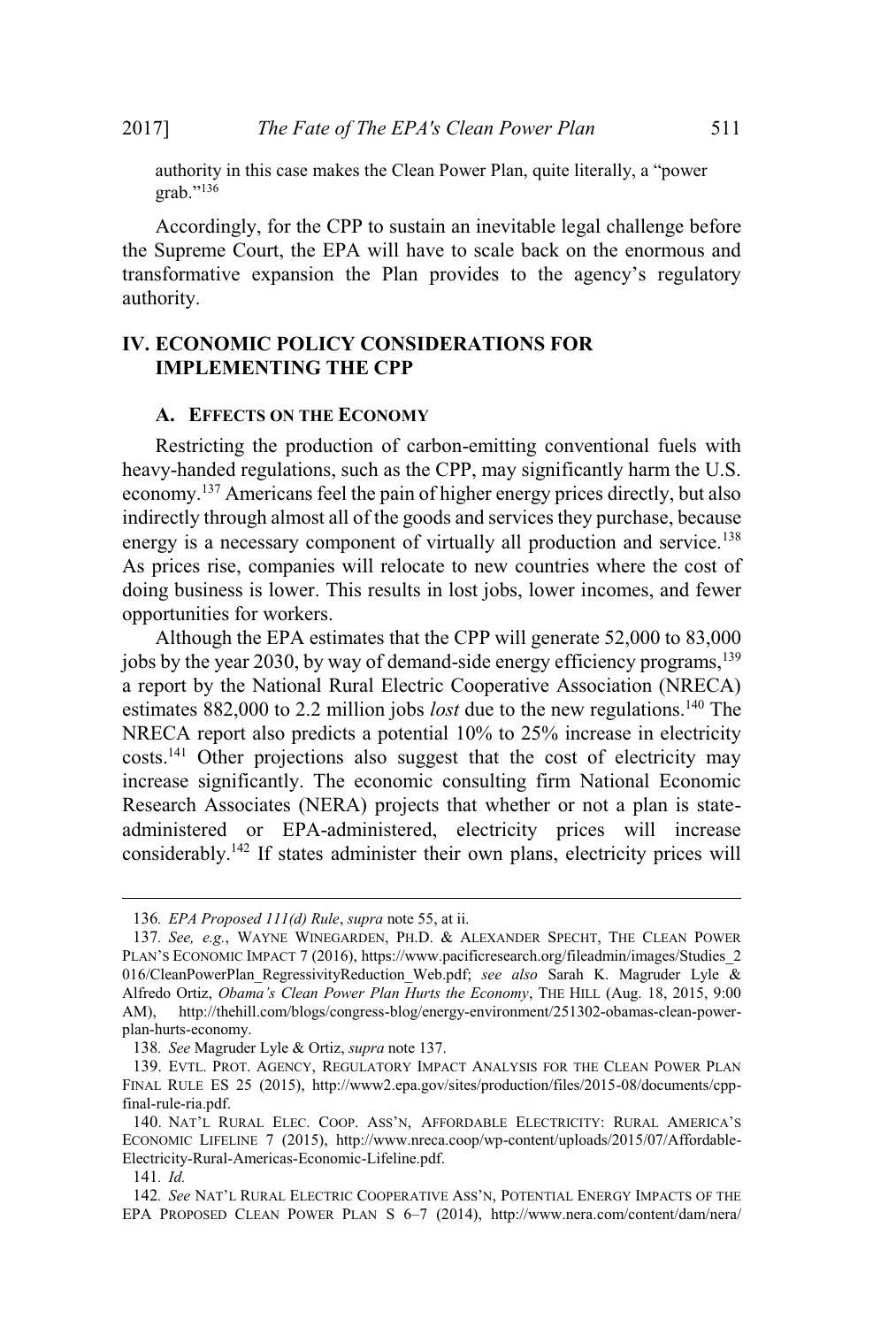increase by a projected average of 12% between 2017 and 2031, but if the administration is left to the EPA, prices project to increase an average of 17% during that time period.<sup>143</sup> Thus, if the NRECA prediction is correct, the job losses far outweigh any of the job increases that the EPA expects the CPP will generate.

The plethora of health benefits the EPA associates with the CPP is based on a flawed assumption. According to the EPA, the health benefits will amount to \$14 billion to \$34 billion by the year 2030.<sup>144</sup> Experts explain that there are two main ways the CPP can improve health: (1) by reducing the effects of climate change, thereby decreasing deadly extreme weather events like hurricanes and heat waves; and (2) by improving everyday air quality to reduce premature deaths, asthma attacks, and heart disease.<sup>145</sup> The EPA took both the effects of climate change and air quality into account when it determined the health benefits the CPP would generate.<sup>146</sup> Although the CPP regulations will likely improve the quality of the air we breathe, especially in coal-heavy states, $147$  it is unlikely to reduce the effects of climate change on a global scale, thereby increasing the health benefits associated with the reduction of extreme weather patterns.<sup>148</sup> According to the Model for the Assessment of Greenhouse Gas Induced Climate Change, which the EPA assisted in developing, the climate regulations will reduce an estimated mere  $0.018$  degree Celsius of warming by  $2100$ .<sup>149</sup> Thus, the long-term health benefits are in fact much lower than what the EPA is estimating them to be. While the precise number is difficult to assess, in all likelihood it is far less than the \$14 billion to \$34 billion that the EPA estimates, and perhaps it is even less than the \$8.4 billion annually it will cost to implement the CPP by 2030.<sup>150</sup>

143*. Id.*

publications/2014/NERA\_ACCCE\_CPP\_Final\_10.17.2014.pdf [hereinafter POTENTIAL ENERGY IMPACTS].

<sup>144</sup>. CPP FACT SHEET, *supra* note 3, at 3.

<sup>145</sup>. Dallas Burtraw, *Significant, Widespread Health Benefits Possible Under EPA's Clean Power Plan,* RESOURCES FOR THE FUTURE (May 4, 2015), http://common-resources.org/blog/2015/ significant-widespread-health-benefits-possible-under-epa-s-clean-power-plan (Dallas Burtraw is a Darius Gaskins senior fellow and a co-author of "*US Power Plant Carbon Standards and Clean Air and Health Co-benefits*" published in the May issue of Nature Climate Change.).

<sup>146</sup>. CPP FACT SHEET, *supra* note 3, at 2–3.

<sup>147</sup>*. See*, *e.g*., Burtraw, *supra* note 145.

<sup>148</sup>*. See* Knappenberger & Michaels, *supra* note 10.

<sup>149</sup>*. Id.*

<sup>150</sup>. ENVTL. PROT. AGENCY, FACT SHEET: BY THE NUMBERS CUTTING CARBON POLLUTANTS FROM POWER PLANTS 2 (2015), http://www2.epa.gov/sites/production/files/2015-08/documents/fscpp-by-the-numbers.pdf.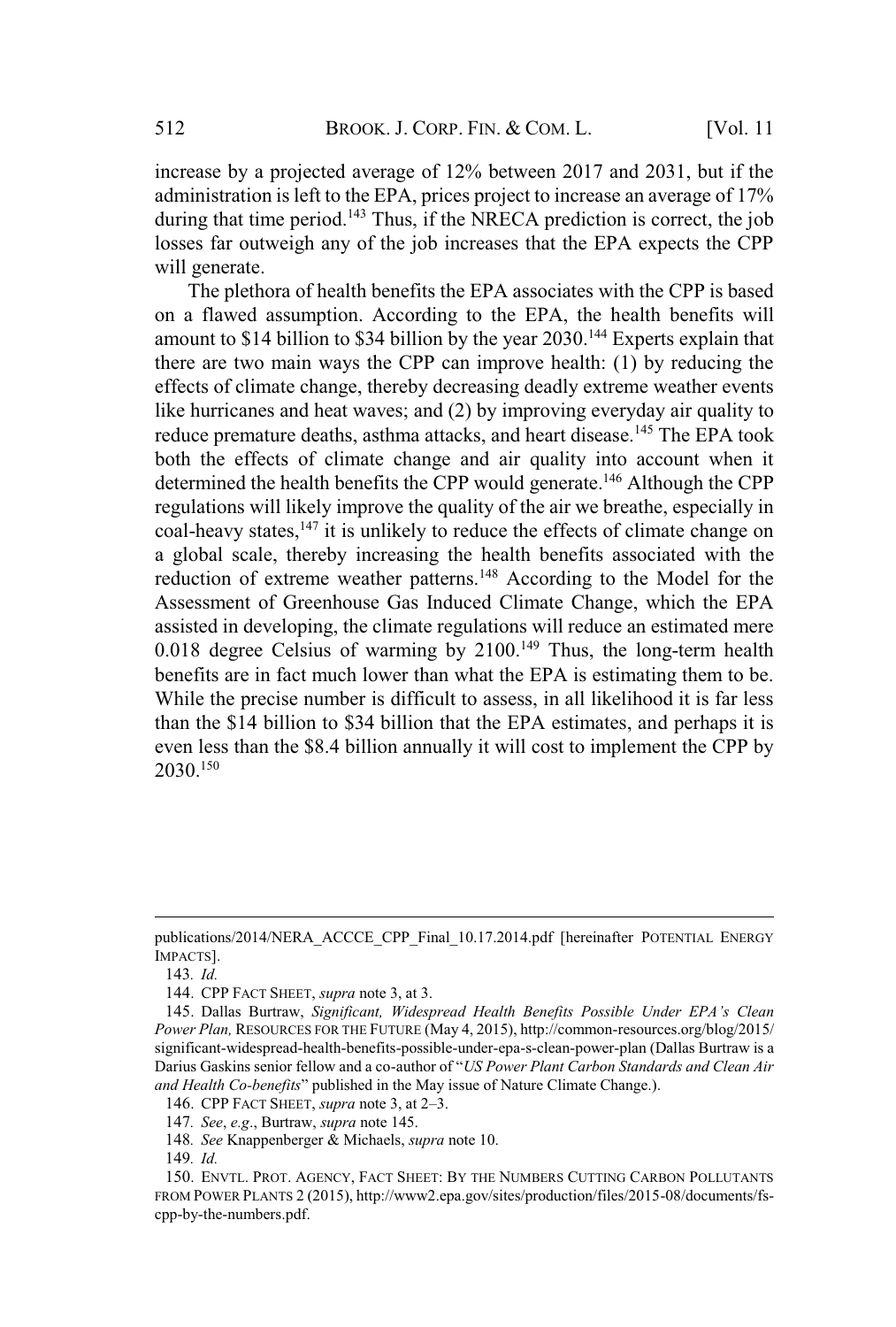#### **B. GRID RELIABILITY**

One of the primary concerns among many electricity-grid operators across the country is the CPP's effect on grid reliability.<sup>151</sup> The concerns stem from the uncertain reliability of renewable energy sources, and that power plants will be forced to close earlier than otherwise planned.<sup>152</sup> For instance, solar power only works during the day; wind turbines only generate electricity when the wind is blowing. Indeed, the Southwest Power Pool (SPP) warned that "unless the proposed CPP is modified, the SPP region faces serious, detrimental impacts on reliable operation of the bulk electric system—introducing the very real possibility of rolling blackouts or cascading outages that will have significant impacts on human health, public safety, and economic activity."<sup>153</sup>

## **C. GOOD ECONOMIC POLICY**

Sound economic policy dictates that the EPA amend its regulations to mitigate the potential economic harm. The Cato Institute's Paul Knappenberger and Patrick Michaels estimate that a miniscule amount of warming would be averted by the EPA's CPP—about 0.018°C by 2100 using a publicly available model developed by academic researchers with support from the EPA and other organizations.<sup>154</sup> Indeed, the CATO Institute concludes that even reducing U.S. carbon emissions by 80% would have an insignificant effect on global climate change.<sup>155</sup>

The modest and even insignificant size of those projected effects reflects huge inertia present in the planet's climate and, more importantly, the limited effect of unilateral U.S. action.<sup>156</sup> Therefore, actions by other countries, especially China and India, are essential in efforts to reduce global warming.<sup>157</sup> Given that the estimated reduction levels are miniscule compared to the overall global GHG reductions required to make a

<sup>151</sup>*. See e.g.*, N. AM. ELEC. RELIABILITY CORP, POTENTIAL RELIABILITY IMPACTS OF EPA'S PROPOSED CLEAN POWER PLAN 17–20 (2014), http://www.nerc.com/pa/RAPA/ra/Reliability%20 Assessments%20DL/Potential\_Reliability\_Impacts\_of\_EPA\_Proposed\_CPP\_Final.pdf

<sup>[</sup>hereinafter RELIABILITY IMPACTS]; *see also* SW. POWER POOL, SPP CLEAN POWER PLAN COMPLIANCE ASSESSMENT (2015), http://www.spp.org/publications/SPP%20Regional%20Comp liance%20Assessment%20Report.pdf.

<sup>152</sup>*. See* RELIABILITY IMPACTS, *supra* note 151, at 17–20.

<sup>153</sup>*. See* Dave Levitan, *Will Power Plant Rules Cause Blackouts?,* FACTCHECK (Feb. 27, 2015), http://www.factcheck.org/2015/02/will-power-plant-rules-cause-blackouts/.

<sup>154</sup>. Knappenberger & Michaels, *supra* note 10.

<sup>155</sup>*. See* CTR. FOR THE STUDY OF SCI., CATO INST., ADDENDUM: GLOBAL CLIMATE CHANGE IMPACTS IN THE UNITED STATES 9 (2012), https://www.cato.org/pubs/Global-Climate-Change-Impacts.pdf.

<sup>156</sup>*. Id.*

<sup>157</sup>*. Id.*; *see also* Endangerment and Cause or Contribute Findings for Greenhouse Gases Under Section 202(a) of the Clean Air Act, 74 Fed. Reg. 66,496, 66,499 (Dec. 15, 2009) (codified at 40 C.F.R pt. 98).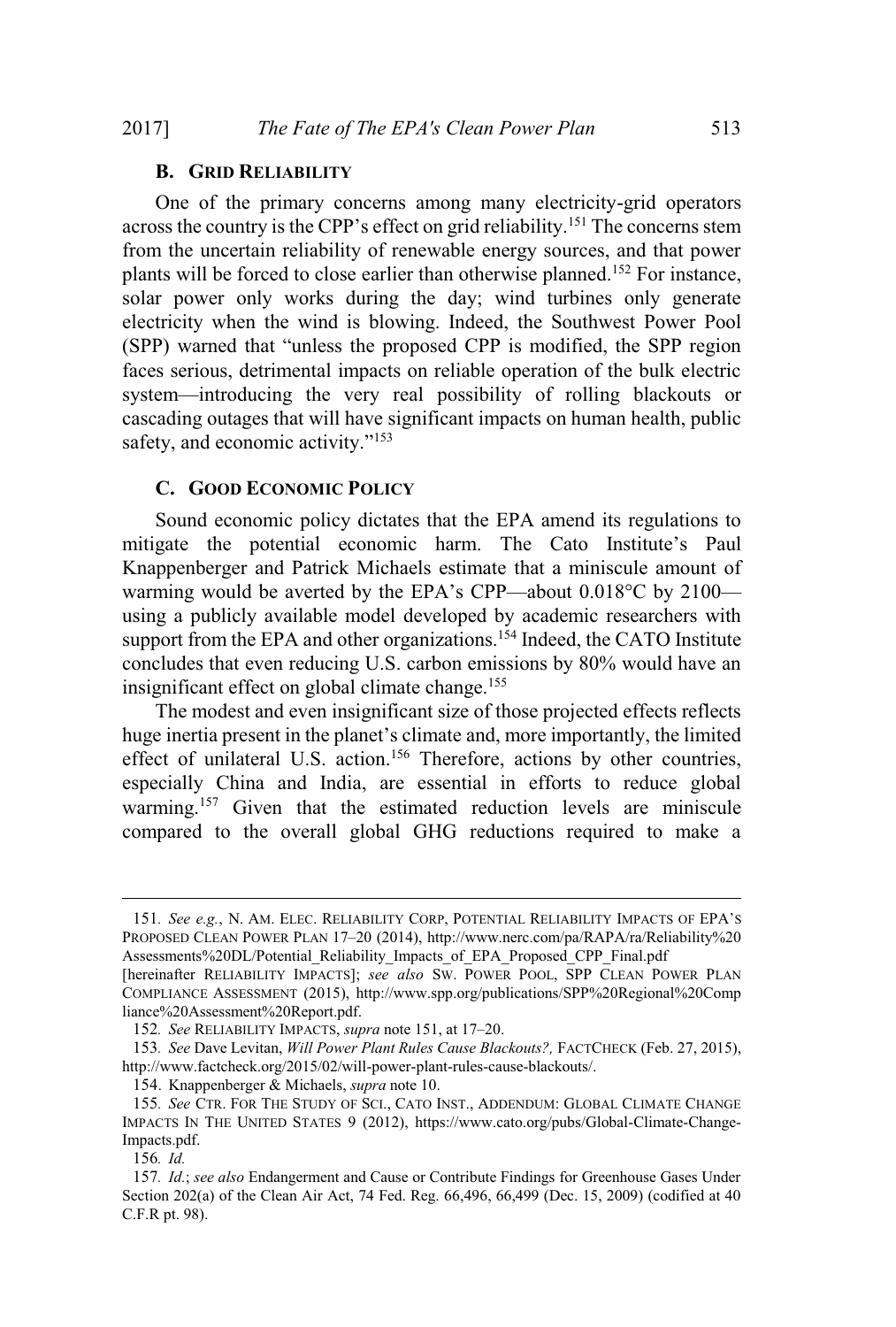meaningful impact on climate change, the purpose of any sweeping federal regulation should be distilled to motivate international climate change efforts.

Recently, the United States has made great strides in the effort to curb international carbon emissions by heading the negotiation and eventual ratification of an international agreement among 197 nations to combat climate change.<sup>158</sup> While these efforts should certainly be applauded, what is now needed is a continued and sustained effort from all of the nations involved. Thus, now more than ever, the United States should refrain from gambling with the very real threat of job losses and unreliable, higher-cost energy.<sup>159</sup> Rather, a more measured approach is appropriate so long as the regulations the United States ultimately implements are sufficiently vigorous to motivate a sustained international effort. Therefore, the economic "safe bet" requires less over-reaching regulations. Moreover, if the EPA does sustain a loss at the Supreme Court, the credibility of the United States would sustain a serious and perhaps fatal blow, because we would fail to deliver on our commitment.<sup>160</sup>

As a result of the EPA's overreaching regulations, the chances of a real globalized effort to curb GHG emissions may be lost or significantly delayed. The EPA should craft a regulatory scheme bearing the following in mind: (1) the regulatory scheme cannot be an enormous transformative expansion of authority in order to pass judicial scrutiny; and (2) the regulations must be sufficiently vigorous to effectively spur international climate change efforts, without the potentially devastating economic ramifications.

<sup>158</sup>*. See* Tanya Somanader, *President Obama: The United States Formally Enters the Paris Agreement,* THE WHITE HOUSE BLOG (Sept. 3, 2016, 10:41 AM), https://obamawhitehouse. archives.gov/blog/2016/09/03/president-obama-united-states-formally-enters-paris-agreement; *The Paris Agreement*, UNITED NATIONS, http://unfccc.int/paris\_agreement/items/9485.php (last visited Feb. 13, 2017).

<sup>159</sup>. POTENTIAL ENERGY IMPACTS, *supra* note 142, at S-5.

<sup>160</sup>. This is especially the case now after the Paris Agreement, a global response to the threat of climate change, that was ratified by the United States and 126 other nations. *See The Paris Agreement, supra* note 158*.* Some of the key aspects of the agreement are: (1) long-term temperature goals to limit the increase in temperature to 1.5 degrees Celsius; (2) establishing binding commitments by all parties "to prepare, communicate, and maintain a nationally determined contribution, and to pursue domestic measures to achieve them;" and (3) to help and support underdeveloped countries "to build clean, climate resilient features." *Summary of the Paris Agreement*, UNITED NATIONS, http://bigpicture.unfccc.int/#content-the-paris-agreemen (last visited Jan. 31, 2017). The CPP are the regulations intended to be utilized to fulfill the United States' obligations to curb carbon emissions under the Paris Agreement. *See* Coral Davenport, *Donald Trump Can Put Climate Change on Course for 'Danger Zone,'* N.Y. TIMES (Nov. 10, 2016), https://www.nytimes.com/2016/11/11/us/politics/donald-trump-climate-change.html? r=0.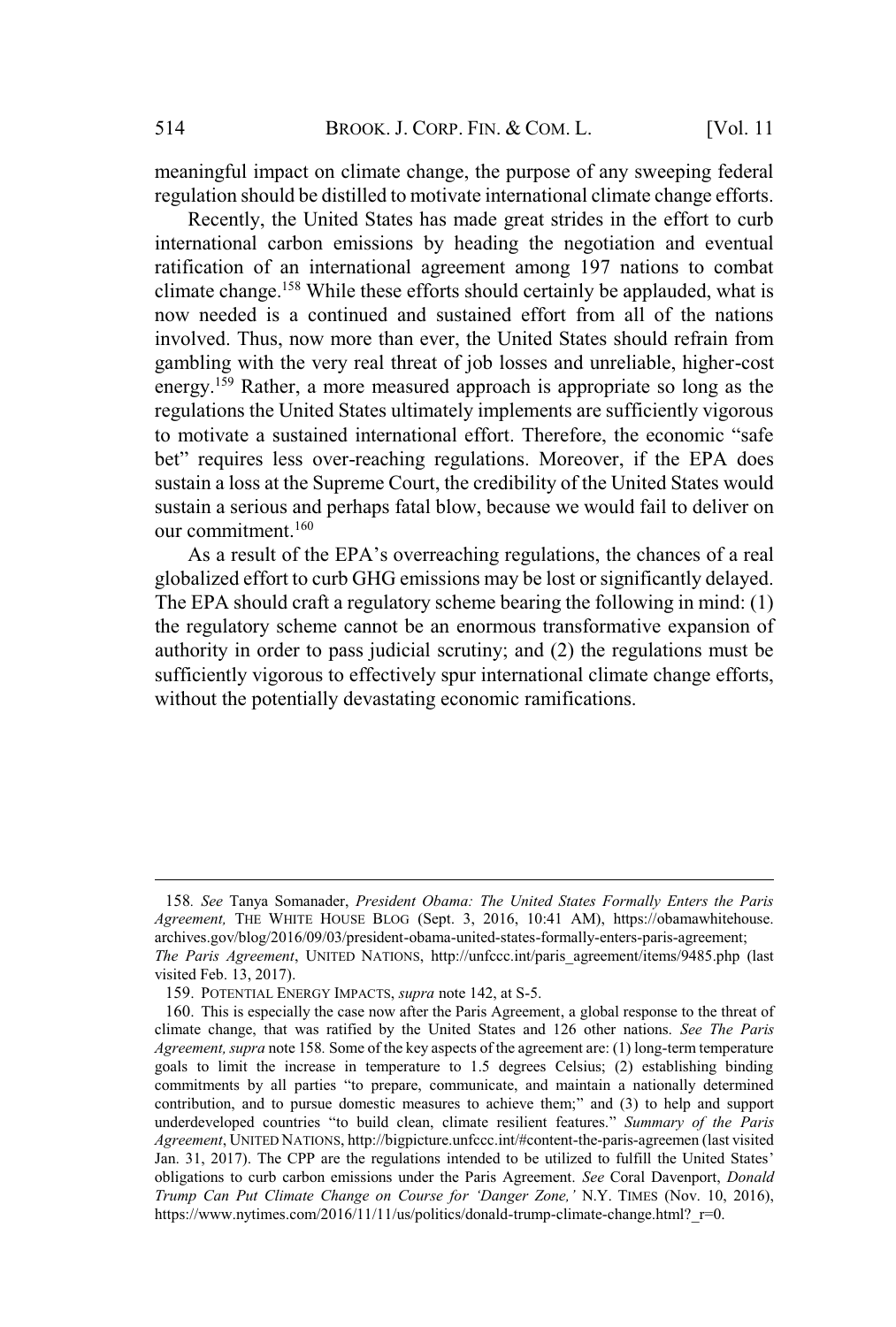#### **V. SOME SENSIBLE AMENDMENTS TO THE CPP**

# **A. FLEXIBILITY—A KEY COMPONENT FOR THE CPP TO PASS JUDICIAL SCRUTINY**

A key component necessary for the Supreme Court to view the CPP favorably is whether the regulations contain efforts to allow states more flexibility when implementing plans to curb carbon emissions. If the EPA demonstrates sufficient flexibility, it would be difficult for a court to strike down the regulations, because the regulations would no longer be a "dramatic expansion of authority."<sup>161</sup> The Court could acknowledge that the EPA's chosen program for "best system of emission standards"<sup>162</sup> sensibly takes into account cost effectiveness and gives the states proper leeway to accomplish the reduction limits. Additionally, it would be easier for a court to see the electric grid as an interconnected and integrated system when the EPA is working together with, rather than against, the states, by way of more flexible proposals to reach emission reduction targets.

Any rational solution must endeavor to serve two primary objectives. First, the regulations must accomplish substantial GHG reduction, to spur and then sustain international carbon emission reductions. Second, these reduction measures must ensure states enough flexibility to implement a carbon emissions reduction scheme without sparking the severe repercussions in the form of higher energy costs and grid reliability risks. Regulations that allow more flexibility will not only help alleviate most of the grid reliability concerns, but, as an added benefit, will be more likely to pass judicial scrutiny. To that end, the EPA should make the following common-sense amendments to the CPP regulations.

# **B. REPLACE 2022 INTERIM TARGETS**

As part of the CPP regulations, the EPA has not only established final carbon emission performance rates that states are required to reach by 2030, but has also set up interim rates that the states must meet by 2022.<sup>163</sup> The interim and final statewide goals come in three distinct forms:

[(1) a] rate-based state goal measured in pounds per megawatt hour (lb/MWh); [(2) a] mass-based state goal measured in total short tons of carbon dioxide; and [(3) a] mass-based goal with new source complement measured in short tons of carbon dioxide.<sup>164</sup>

States must then develop and implement customized plans that achieve the interim carbon emission performance rates by 2022 and the final carbon

<sup>161</sup>. Util. Air Regulatory Grp. v. EPA, 134 S. Ct. 2427, 2444 (2014).

<sup>162</sup>*. See* 42 U.S.C. § 7411(a) (2012).

<sup>163</sup>. Carbon Pollution Emission Guidelines for Existing Stationary Sources: Electric Utility Generating Units, 80 Fed. Reg. 64,662, 64,664 (Oct. 23, 2015) (to be codified at 40 C.F.R. pt. 60).

<sup>164</sup>. CPP FACT SHEET, *supra* note 3 at 3–4.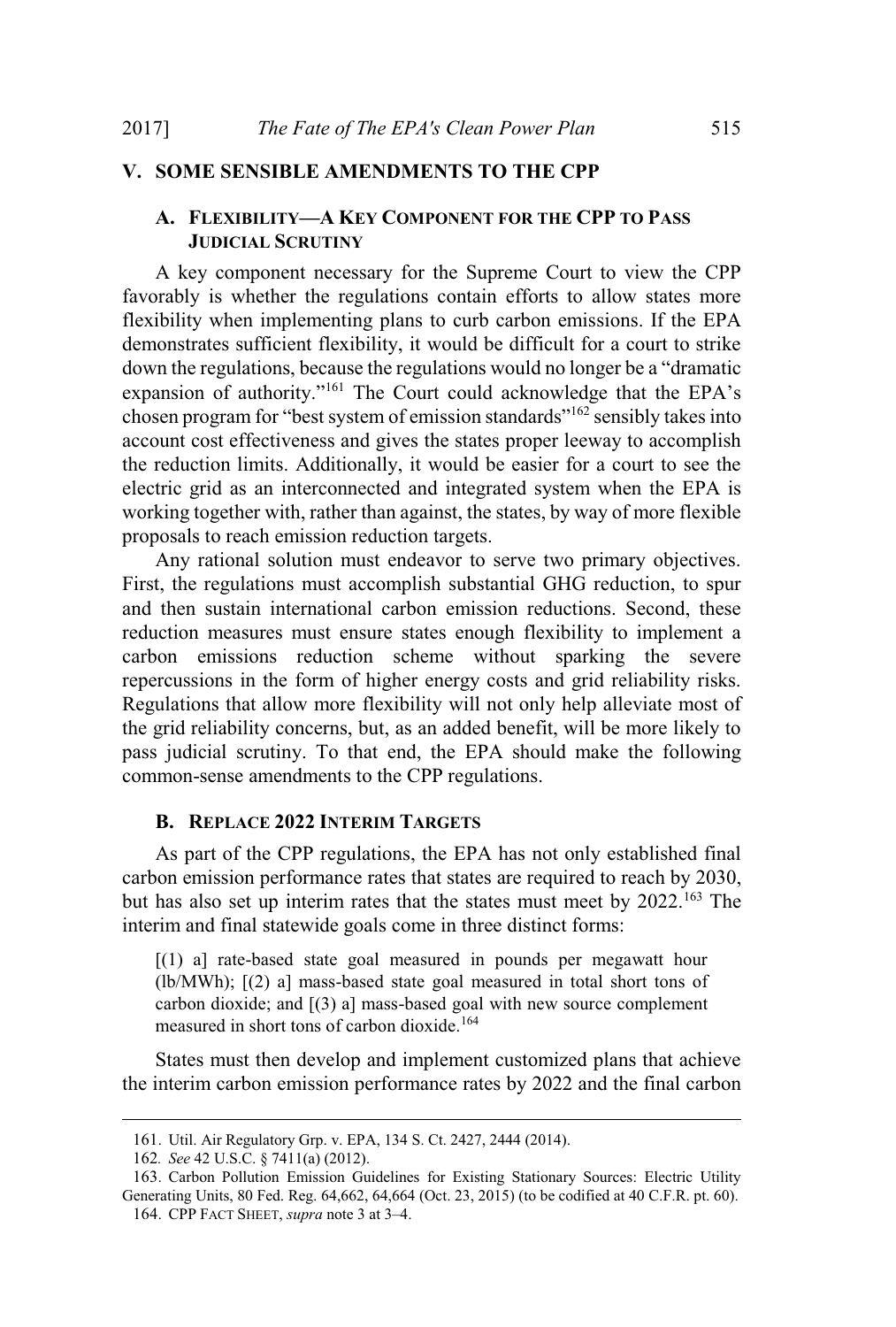emission rates by 2030.<sup>165</sup> The State of Missouri, for example, must meet 62% of its final 2030 targets by the year 2022.<sup>166</sup> On a broader scale, industry experts predict that in just seven years, the United States could lose more than one-third of its coal-fired power plant fleet, causing many regions to fall below reserve margin standards necessary to ensure reliability.<sup>167</sup> Also, if meeting these interim emission rates will result in premature closure of coalfired power plants, many people will be left unemployed.

Provided that electricity generation is "planned decades in advance to ensure reliability,"<sup>168</sup> the interim targets that the states must meet impede the flexibility the states need to carry out carbon emission reductions in a costeffective manner, and jeopardize the reliability of the electricity supply. The EPA can ensure that substantial reductions occur within the 2030 timeframe by eliminating the rigid interim targets and substituting them with flexible, individually tailored glide paths to the 2030 targets. To mitigate compliance concerns, the EPA could require state plans to include reporting requirements demonstrating obedience to the state plan. Additionally, the EPA could require states to implement contingency plans that would be designed to remedy any divergence.

In sum, by replacing the rigid interim target requirements with a more flexible glide path, the EPA achieves the following key objectives: First, the Supreme Court is more likely to view these regulations as sensibly taking into account cost effectiveness and thereby falling within the EPA's congressional authorization. Second, the regulations come with less compliance costs and reliability risks. Third, the regulations provide state regulators and energy providers with the needed flexibility to adapt to constantly changing conditions and to exploit new technologies as they become available. Finally, and most importantly, the regulations are still capable of providing meaningful carbon emission reductions.

# **C. FLEXIBILITY IN THE 2030 TARGET DATE**

A second adjustment the EPA should make to the regulations is to allow the states to extend the compliance deadline beyond 2030 upon the showing that a state plan will achieve a similar amount of reduction within a reasonable timeframe. A key concern among industry leaders is that the current strict deadline of 2030 does not allow "for the orderly retirement of

<sup>165</sup>. Carbon Pollution Emission Guidelines for Existing Stationary Sources: Electric Utility Generating Units, 80 Fed. Reg. at 64,677; *see also* CPP FACT SHEET, *supra* note 3, at 4.

<sup>166</sup>. AMEREN, AMEREN'S GENERATION STRATEGY VS. THE EPA'S CLEAN POWER PLAN: A CASE STUDY IN THE BENEFITS OF MIDWESTERN PRAGMATISM 10 (2015). For a full list of interim and final carbon emission reduction goals on a state-by-state basis see, *Clean Power Plan–State Specific Fact Sheet*, ENVTL. PROT. AGENCY, https://www.epa.gov/cleanpowerplantoolbox/cleanpower-plan-state-specific-fact-sheets (last updated Sept. 16, 2016).

<sup>167</sup>*. See* Levitan, *supra* note 153; *see also* RELIABILITY IMPACTS, *supra* note 151, at 17–20 (the CPP is likely to lead to reduced grid reliability).

<sup>168</sup>. AMEREN, *supra* note 166, at 10.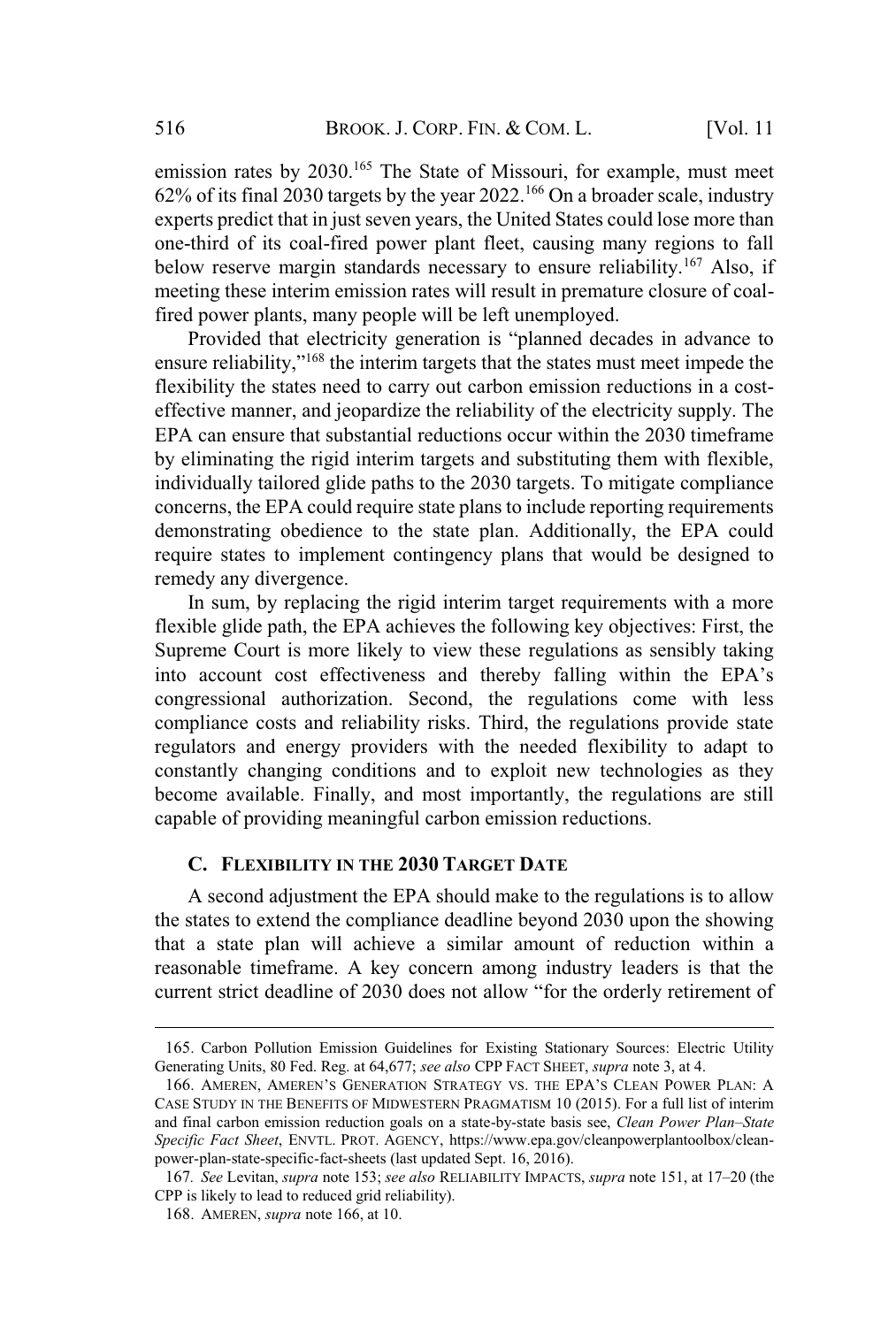coal plants to coincide with the planned construction of lower emitting sources and renewables."<sup>169</sup> As mentioned, this takes years of advance planning. The strict 2030 deadline under the CPP effectively compromises all that planning. Again, to ensure compliance under this proposal, state plans would be required to have strict disclosure requirements.

# **D. RE-EVALUATE RATE-BASED METHODOLOGY**

On February 11, 2015, Ameren Energy Company released a study analyzing the practical effects the CPP would have on its energy generation.<sup>170</sup> In the study, Ameren suggested a third amendment that the EPA should make to significantly improve the CPP. As explained, one of the formulas the EPA uses to gauge progress as utilities undertake the transition to less-carbon intense generation sources is the  $lb/MWh$  ratio.<sup>171</sup> Ameren points out that, under this formula, only when a retired plant is replaced with other fossil fuel generation is proper credit given.<sup>172</sup> However, when a retired plant is not replaced with fossil fuel generation, the improved emission dynamic is not accounted for. The result is that coal-heavy states that are forced to retire many plants in order to achieve compliance with emission targets get very little credit for the emissions reductions they actually achieved. Ameren concluded that:

properly recognizing this credit, utilities would be incentivized to retire coal-fired generation not required for reliability purposes and avoid installing unneeded new generation to comply with the EPA's emission reduction formula. The result would be more stable electricity prices, a reduction in CO<sub>2</sub> emissions, reduced risk of reliability problems and proper credit for significantly lowering  $CO<sub>2</sub>$  emissions. It would also provide states additional needed flexibility in achieving their final  $CO<sub>2</sub>$  target rate.<sup>173</sup>

Giving utility companies and states proper credit where credit is due will help alleviate some of the burdens in meeting the interim and final target dates. This additional flexibility will play a strong role in the CPP's ability to pass judicial scrutiny.

# **VI. CONCLUSION**

While we may live in an era "where human activities will largely determine the evolution of earth's climate,"<sup>174</sup> heavy-handed and sweeping regulations—such as those under the CPP—are not necessarily the solution.

<sup>169</sup>*. Id.*

<sup>170</sup>*. See generally id.*

<sup>171</sup>. The EPA's formula for setting carbon emission reductions is "CO<sup>2</sup> from fossil fuel-fired power plants (in pounds) divided by electricity generation from fossil-fuel fired power plants and certain low-or-zero emitting power sources in megawatt hours." *Id.* at 3.

<sup>172</sup>*. Id.* at 11.

<sup>173</sup>*. Id.*

<sup>174</sup>. CLIMATE STABILIZATION TARGETS, *supra* note 14, at 3.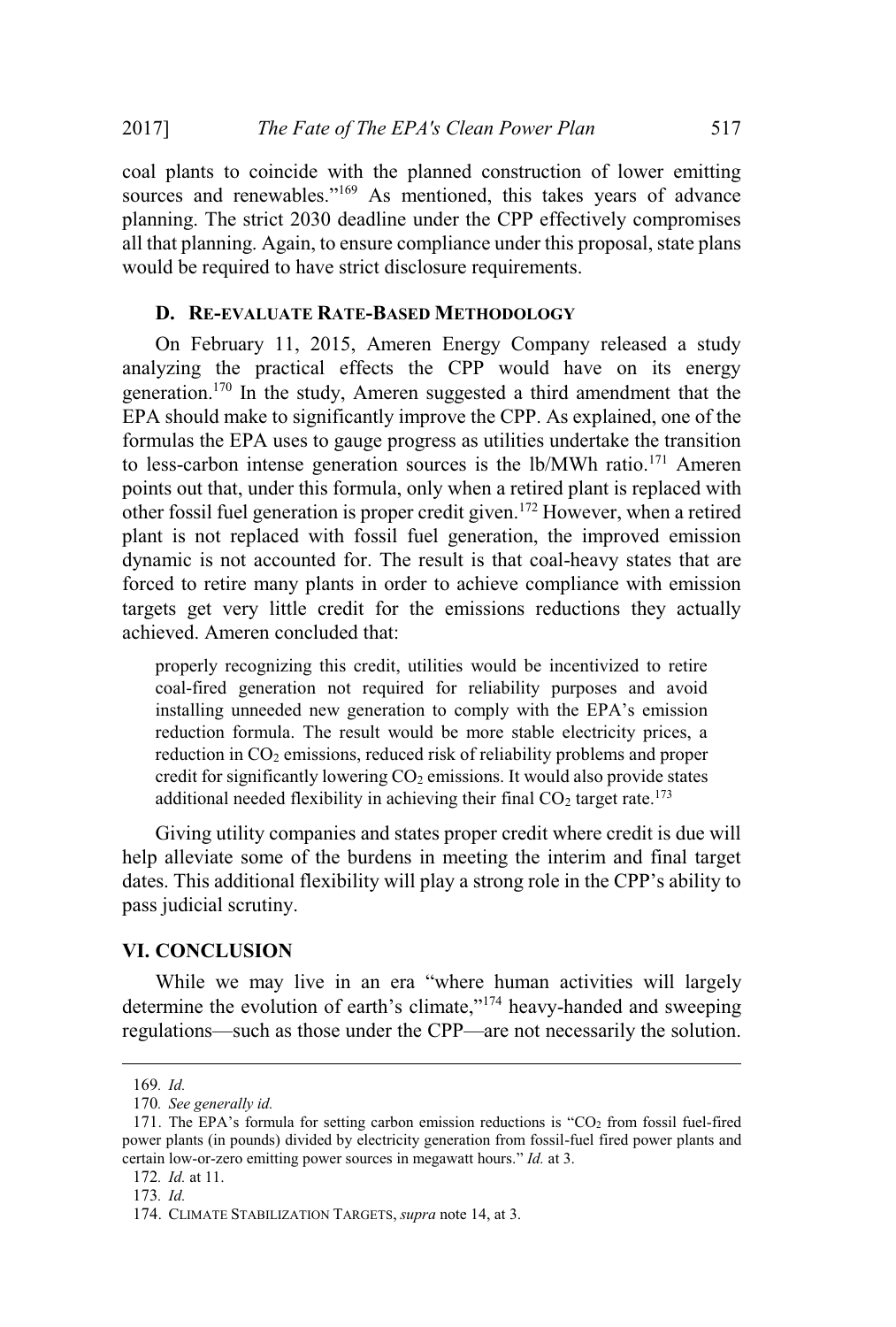As one commentator bluntly concluded, "President Obama's climate plan would have a chilling effect on the economy, not the climate."<sup>175</sup> Constructive and common sense amendments to the CPP are needed to help the regulations pass judicial scrutiny, avoid the risk of imposing staggering costs on utility customers, and prevent significant risks to electric grid reliability.

This Note posits some pragmatic amendments to the EPA's Plan that include: removing the plan's interim targets that begin in 2022; enhancing states' interim reporting requirements to ensure that progress is being made to achieve the 2030 target; allowing for a reasonable extension of the 2030 deadline if utilities are making substantive progress toward achieving the EPA's final greenhouse gas goals; and allowing full credit for the retirement of coal-fired power plants. These amendments will give states much needed flexibility to ensure compliance with the target dates set out in the Plan. Additionally, this added flexibility will mitigate the negative economic risks currently associated with the Plan. More importantly, these amendments ensure that the Supreme Court will not see these regulations as a federal overreach beyond the EPA's statutory authority.

#### **EPILOGUE**

Just prior to this Note's publication, on March 28, 2017, President Trump signed an Executive Order directing the EPA to dismantle the CPP (the Order).<sup>176</sup> Specifically, the Order directs the EPA Administrator to "as soon as practicable, suspend, revise or rescind [the CPP]."<sup>177</sup> Legal experts explain that pursuant to the language of this Order, EPA Administrator Scott Pruitt is now faced with two possible options moving forward.<sup>178</sup> The first option is to repeal the Plan and not replace it with anything at all.<sup>179</sup> This can be accomplished by the EPA pointing to the legal challenges that plague the current regulations, such as the CAA's prohibition against double regulation of existing coal-fired power plants.<sup>180</sup> In other words, the EPA can make the

<sup>175</sup>. Nicholas Loris, *The Many Problems of the EPA's Clean Power Plan and Climate Regulations: A Primer,* HERITAGE FOUND. (July 7, 2015), http://www.heritage.org/research/ reports/2015/07/the-many-problems-of-the-epas-clean-power-plan-and-climate-regulations-aprimer# ftnref48.

<sup>176</sup>*. See Presidential Executive Order on Promoting Energy Independence and Economic Growth*, https://www.whitehouse.gov/the-press-office/2017/03/28/presidential-executive-orderpromoting-energy-independence-and-economi-1 (last visited Apr. 3, 2017) [hereinafter *Executive Order*]; *see also* Tatiana Schlossberg, *What to Know About Trump's Order to Dismantle the Clean Power Plan*, N.Y. TIMES (Mar. 27, 2017), https://www.nytimes.com/2017/03/27/science/what-toknow-about-trumps-order-to-dismantle-the-clean-power-plan.html? r=1.

<sup>177</sup>*. See Executive Order, supra* note 176*,* at Sec. 4.

<sup>178</sup>*. See e.g.*, Brad Plumer, *I asked Legal Experts How Trump Could Kill Obama's Clean Power Plan. Here's What They Said*, VOX (Mar. 28, 2017, 10:16 AM), http://www.vox.com/energy-andenvironment/2017/2/23/14691438/trump-repeal-clean-power-plan.

<sup>179</sup>*. Id.*

<sup>180</sup>*. Id.*